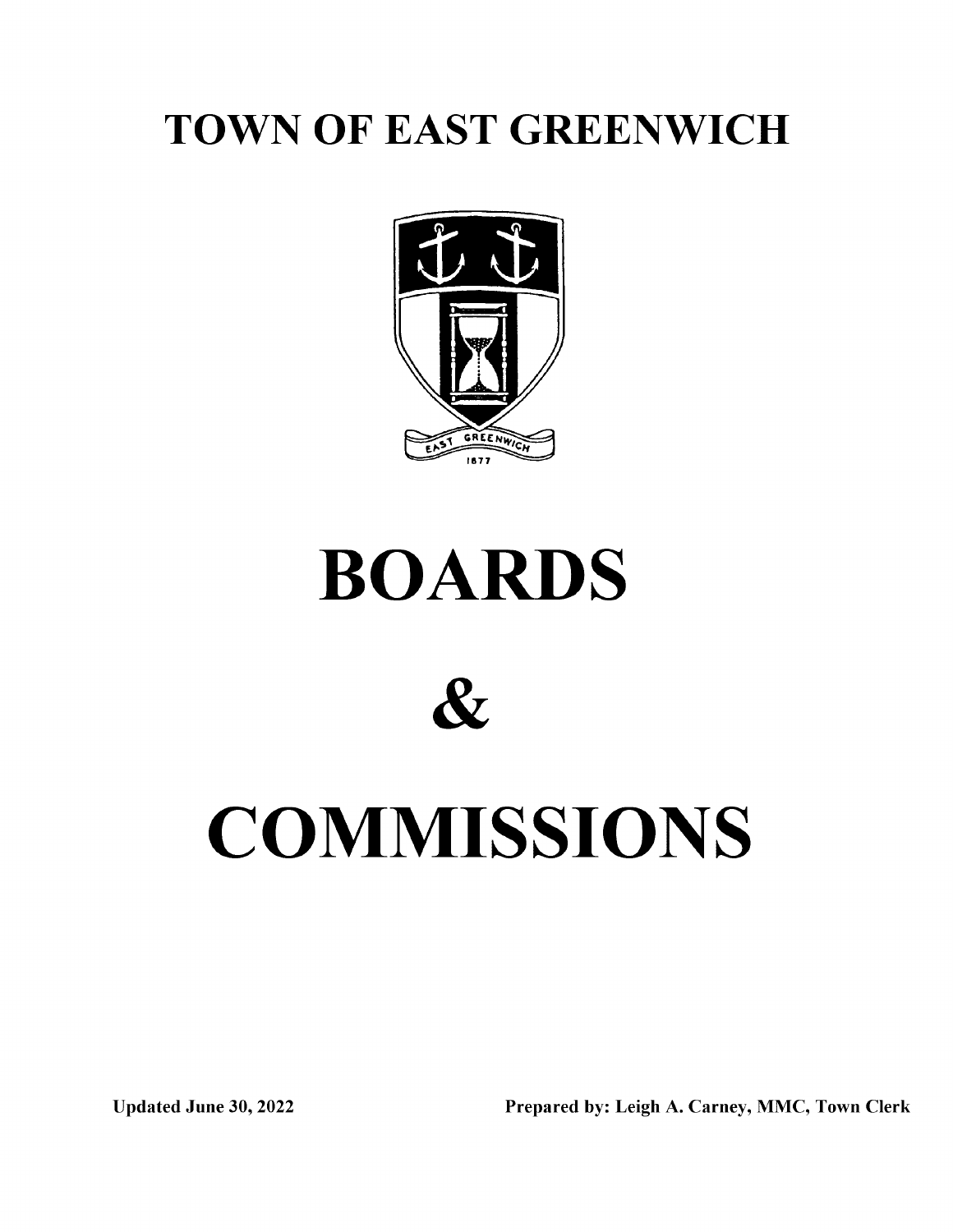| <b>AFFORDABLE HOUSING COMMISSION</b><br>$\overline{2}$<br><b>BOARD OF ASSESSMENT REVIEW</b><br>3<br><b>BOARD OF CANVASSERS</b><br>$\overline{\mathbf{4}}$<br><b>COASTAL RESOURCES MANAGEMENT COUNCIL</b><br>5<br><b>COMMUNITY/SENIOR CENTER ADVISORY COMM</b><br><b>COVE MANAGEMENT COMMISSION</b><br>7<br>8<br><b>HISTORIC CEMETERY ADVISORY COMM</b><br><b>HISTORIC DISTRICT COMMISSION</b><br>9<br>10<br><b>HOUSING AUTHORITY</b><br>11<br><b>JUVENILE HEARING BOARD</b><br><b>KENT COUNTY WATER AUTHORITY</b><br>12<br>13<br><b>MUNICIPAL LAND TRUST</b><br>14<br><b>OPIOID TASK FORCE</b><br>16<br><b>PERSONNEL BOARD</b><br><b>PLANNING BOARD</b><br>17<br><b>QUONSET POINT DEV. CORP. BOARD</b><br>18<br><b>SCHOOL COMMITTEE</b><br>19<br>TOWN COMMITTEE - DEMOCRATIC<br><b>20</b><br>TOWN COMMITTEE - REPUBLICAN<br>26<br><b>TOWN COUNCIL</b><br>31<br><b>TOWN SERGEANT</b><br>32<br><b>TOWN SOLICITOR</b><br>33<br><b>TREE WARDEN</b><br>34<br><b>WEST BAY COMMUNITY ACTION</b><br>35<br><b>ZONING BOARD</b><br>36<br><b>STATE LEGISLATORS</b><br>37 | <b>BOARD NAME</b> | <b>PAGE</b> |
|---------------------------------------------------------------------------------------------------------------------------------------------------------------------------------------------------------------------------------------------------------------------------------------------------------------------------------------------------------------------------------------------------------------------------------------------------------------------------------------------------------------------------------------------------------------------------------------------------------------------------------------------------------------------------------------------------------------------------------------------------------------------------------------------------------------------------------------------------------------------------------------------------------------------------------------------------------------------------------------------------------------------------------------------------------------|-------------------|-------------|
|                                                                                                                                                                                                                                                                                                                                                                                                                                                                                                                                                                                                                                                                                                                                                                                                                                                                                                                                                                                                                                                               |                   |             |
|                                                                                                                                                                                                                                                                                                                                                                                                                                                                                                                                                                                                                                                                                                                                                                                                                                                                                                                                                                                                                                                               |                   |             |
|                                                                                                                                                                                                                                                                                                                                                                                                                                                                                                                                                                                                                                                                                                                                                                                                                                                                                                                                                                                                                                                               |                   |             |
|                                                                                                                                                                                                                                                                                                                                                                                                                                                                                                                                                                                                                                                                                                                                                                                                                                                                                                                                                                                                                                                               |                   |             |
|                                                                                                                                                                                                                                                                                                                                                                                                                                                                                                                                                                                                                                                                                                                                                                                                                                                                                                                                                                                                                                                               |                   |             |
|                                                                                                                                                                                                                                                                                                                                                                                                                                                                                                                                                                                                                                                                                                                                                                                                                                                                                                                                                                                                                                                               |                   |             |
|                                                                                                                                                                                                                                                                                                                                                                                                                                                                                                                                                                                                                                                                                                                                                                                                                                                                                                                                                                                                                                                               |                   |             |
|                                                                                                                                                                                                                                                                                                                                                                                                                                                                                                                                                                                                                                                                                                                                                                                                                                                                                                                                                                                                                                                               |                   |             |
|                                                                                                                                                                                                                                                                                                                                                                                                                                                                                                                                                                                                                                                                                                                                                                                                                                                                                                                                                                                                                                                               |                   |             |
|                                                                                                                                                                                                                                                                                                                                                                                                                                                                                                                                                                                                                                                                                                                                                                                                                                                                                                                                                                                                                                                               |                   |             |
|                                                                                                                                                                                                                                                                                                                                                                                                                                                                                                                                                                                                                                                                                                                                                                                                                                                                                                                                                                                                                                                               |                   |             |
|                                                                                                                                                                                                                                                                                                                                                                                                                                                                                                                                                                                                                                                                                                                                                                                                                                                                                                                                                                                                                                                               |                   |             |
|                                                                                                                                                                                                                                                                                                                                                                                                                                                                                                                                                                                                                                                                                                                                                                                                                                                                                                                                                                                                                                                               |                   |             |
|                                                                                                                                                                                                                                                                                                                                                                                                                                                                                                                                                                                                                                                                                                                                                                                                                                                                                                                                                                                                                                                               |                   |             |
|                                                                                                                                                                                                                                                                                                                                                                                                                                                                                                                                                                                                                                                                                                                                                                                                                                                                                                                                                                                                                                                               |                   |             |
|                                                                                                                                                                                                                                                                                                                                                                                                                                                                                                                                                                                                                                                                                                                                                                                                                                                                                                                                                                                                                                                               |                   |             |
|                                                                                                                                                                                                                                                                                                                                                                                                                                                                                                                                                                                                                                                                                                                                                                                                                                                                                                                                                                                                                                                               |                   |             |
|                                                                                                                                                                                                                                                                                                                                                                                                                                                                                                                                                                                                                                                                                                                                                                                                                                                                                                                                                                                                                                                               |                   |             |
|                                                                                                                                                                                                                                                                                                                                                                                                                                                                                                                                                                                                                                                                                                                                                                                                                                                                                                                                                                                                                                                               |                   |             |
|                                                                                                                                                                                                                                                                                                                                                                                                                                                                                                                                                                                                                                                                                                                                                                                                                                                                                                                                                                                                                                                               |                   |             |
|                                                                                                                                                                                                                                                                                                                                                                                                                                                                                                                                                                                                                                                                                                                                                                                                                                                                                                                                                                                                                                                               |                   |             |
|                                                                                                                                                                                                                                                                                                                                                                                                                                                                                                                                                                                                                                                                                                                                                                                                                                                                                                                                                                                                                                                               |                   |             |
|                                                                                                                                                                                                                                                                                                                                                                                                                                                                                                                                                                                                                                                                                                                                                                                                                                                                                                                                                                                                                                                               |                   |             |
|                                                                                                                                                                                                                                                                                                                                                                                                                                                                                                                                                                                                                                                                                                                                                                                                                                                                                                                                                                                                                                                               |                   |             |
|                                                                                                                                                                                                                                                                                                                                                                                                                                                                                                                                                                                                                                                                                                                                                                                                                                                                                                                                                                                                                                                               |                   |             |
|                                                                                                                                                                                                                                                                                                                                                                                                                                                                                                                                                                                                                                                                                                                                                                                                                                                                                                                                                                                                                                                               |                   |             |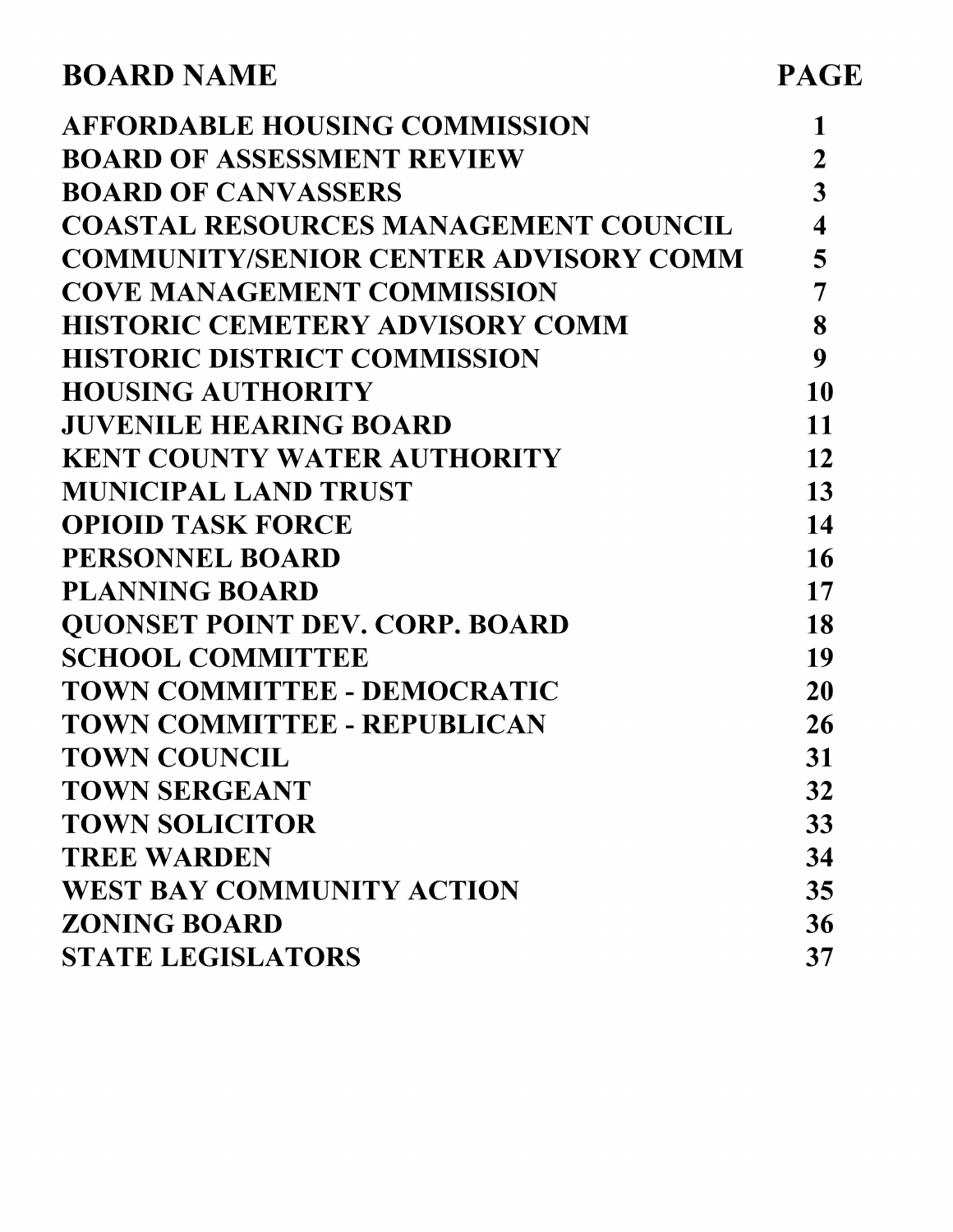### Affordable Housing Commission

Refer to Code Chapter 34 Article VIII

|             |                                                                                          | <b>Original Appt Term Expires Term limit</b> |           |                       |
|-------------|------------------------------------------------------------------------------------------|----------------------------------------------|-----------|-----------------------|
| (2)         | <b>Alison Tovar</b><br>68 Great Road                                                     | 9/29/2020                                    | 9/29/2023 | 9/29/2025             |
| (2)         | 617-599-0751<br>alison.tovar@gmail.com<br>Donna Dufault<br>1503 Middle Road<br>323-5751  | 10/22/2018                                   |           | 10/22/2022 10/22/2024 |
| (1)         | donnadufault@gmail.com<br>Doug Stevenson<br>572 Cedar Avenue<br>401-824-9149             | 9/27/2021                                    | 9/27/2022 | 9/27/2024             |
| (3)         | douglas.r.stevenson@gmail.com<br>Dr. Daisy Bassen<br>20 Devon Court<br>334-0669          | 8/7/2017                                     | 8/7/2023  | 8/7/2026              |
| $(3)$ Chair | dgbassen@gmail.com<br>Susan Aitcheson<br>1295 South Road<br>885-5184<br>eg1295@gmail.com | 12/7/2015                                    | 7/14/2023 | 7/14/2023             |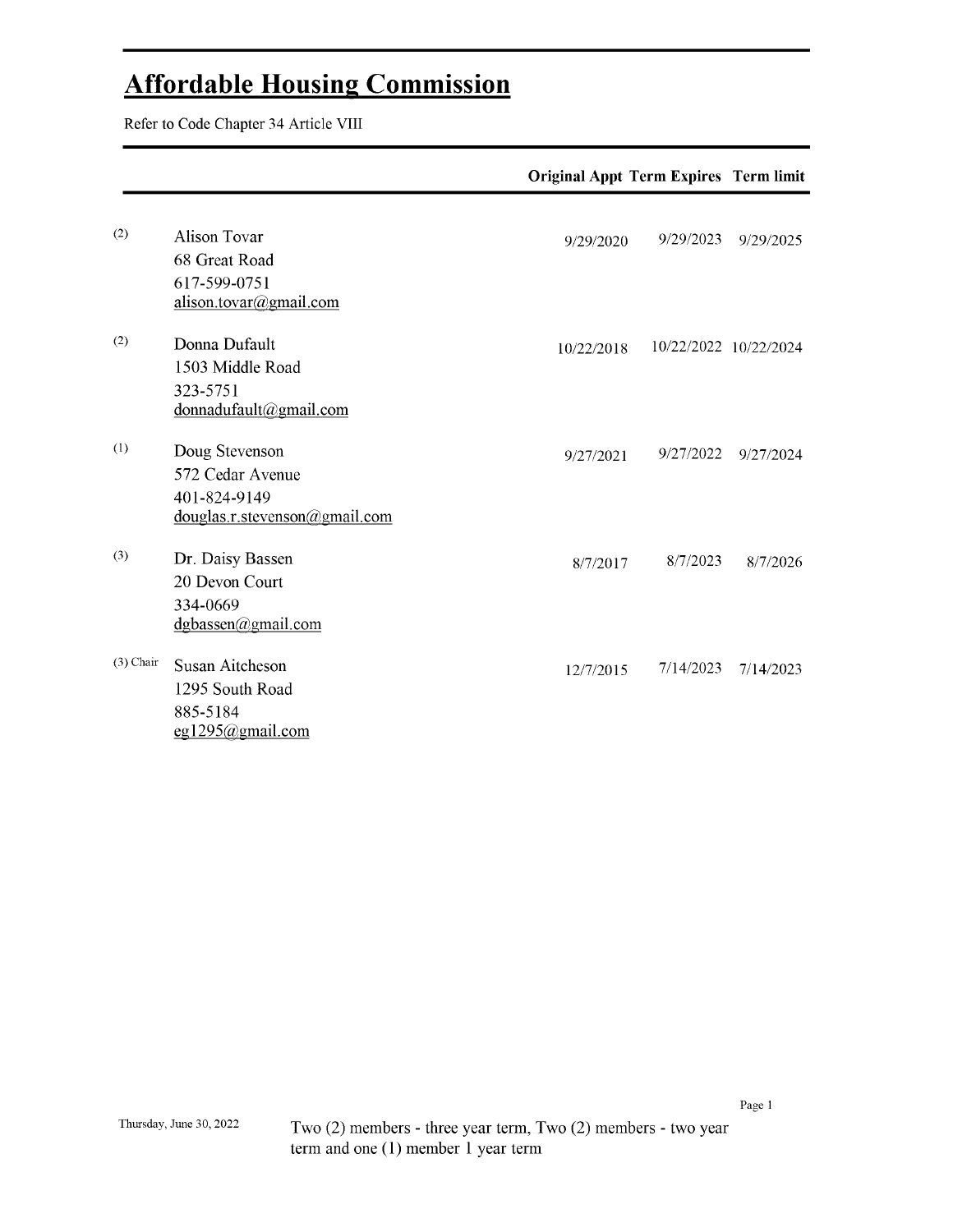# Board of Assessment Review Refer to Charter C-97

| Chair<br>Elyse Pare (U)<br>8 Barrows Drive<br>262-1581<br>elyse.pare16@gmail.com<br>Laura Gessman (U)<br>15 Gladridge Road<br>714-2076<br>lgessman@verizon.net<br>Roberta Quinlan<br>2345 Middle Road<br>569-8834 | <b>Original Appt Term Expires Term limit</b> |            |          |          |
|-------------------------------------------------------------------------------------------------------------------------------------------------------------------------------------------------------------------|----------------------------------------------|------------|----------|----------|
|                                                                                                                                                                                                                   |                                              | 6/25/2018  | 7/1/2024 | 7/1/2027 |
|                                                                                                                                                                                                                   |                                              | 10/15/2019 | 7/1/2025 | 7/1/2028 |
|                                                                                                                                                                                                                   | robertaquinlan093060@gmail.com               | 2/28/2022  | 7/1/2023 | 7/1/2029 |
| Alternate                                                                                                                                                                                                         | <b>VACANCY</b>                               |            | 7/1/2023 |          |
| Alternate                                                                                                                                                                                                         | <b>VACANCY</b>                               |            | 7/1/2023 |          |

Page  $2\,$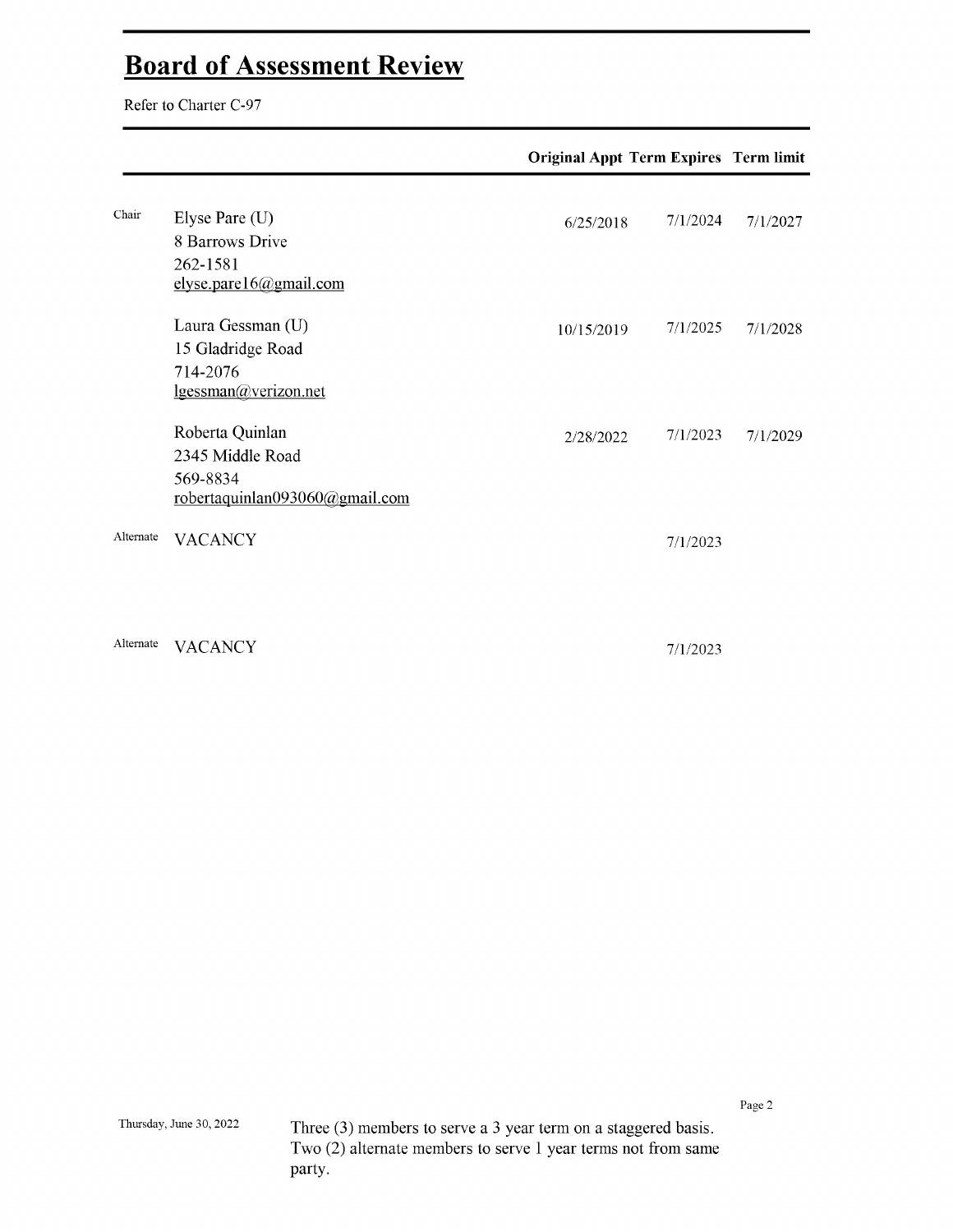## Dout a VI Canvassers<br>Boforto Cherter Article V & DICI 17. 20

|           |                                                                                                 | <b>Original Appt Term Expires Term limit</b> |           |           |
|-----------|-------------------------------------------------------------------------------------------------|----------------------------------------------|-----------|-----------|
|           | Erik Carlson (D)<br>2345 Middle Road<br>203-6385                                                | 2/28/2022                                    | 2/2/2028  | 2/28/2032 |
|           | erikvcarlson@gmail.com<br>Gene Dumas (R)<br>50 Montrose Street<br>884-9413<br>gdumas3@gmail.com | 3/5/2018                                     | 3/5/2024  | 3/5/2028  |
| Alternate | Mary Ellen Winters (R)<br>5 Granite Drive<br>885-1111<br>parkavedoc@gmail.com                   | 7/8/2019                                     | 7/8/2025  | 7/8/2029  |
|           | Peter Gorski (D)<br>58 Cindyann Drive<br>626-679-1331<br>petegorski@gmail.com                   | 1/11/2021                                    | 1/11/2027 | 1/11/2031 |
| Alternate | VACANCY (D)                                                                                     |                                              |           |           |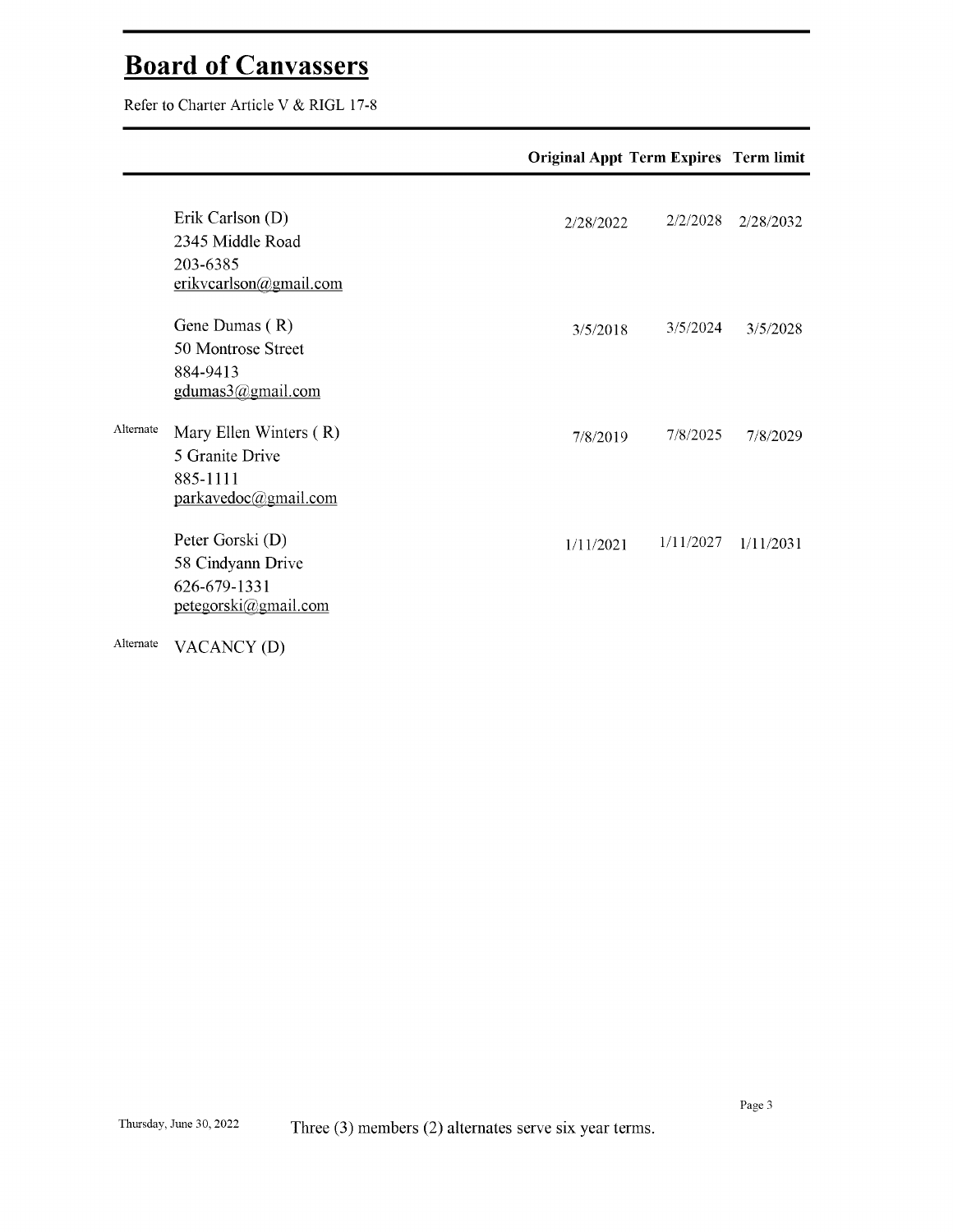### **Coastal Resources Management Council**

### **Original Appt Term Expires Term limit**

Mark Schwager 1425 Diplomat Drive 884-1388 mschwager@eastgreenwichri.com

 $4/25/2023$ 4/25/2019

Page  $4\,$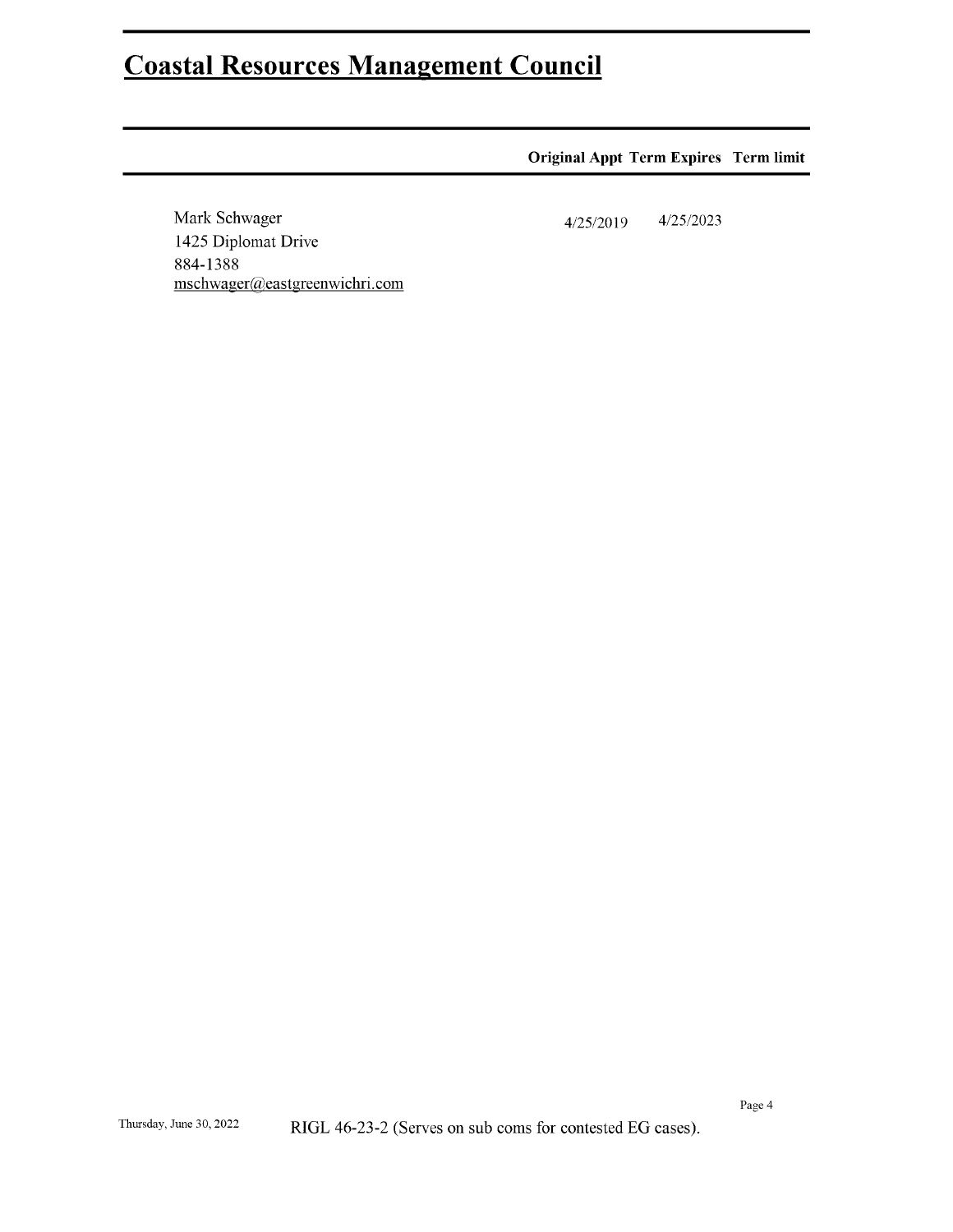# Community and Senior Center Advisory Committee Residency not required per by-laws

|                                                                                                                 | <b>Original Appt Term Expires Term limit</b> |                       |                     |
|-----------------------------------------------------------------------------------------------------------------|----------------------------------------------|-----------------------|---------------------|
| Adele Hosmer<br>300 Sixth Avenue, Apt. 410, E.G.<br>398-8133                                                    | 2/27/2018                                    | 2/27/2024             | 2/27/2024           |
| Professional Briana Aucoin<br>St. Elizabeth Community<br>773-7471<br>baucoin@stelizabethcommunity.org           |                                              |                       |                     |
| Carol DuBeau<br>319 Providence St, Apt 1802, W Warwick 0289<br>835-5959<br>wwricarol2014@gmail.com              | 6/28/2021                                    |                       | 6/28/2024 6/28/2027 |
| Deborah Nuebler<br>101 Vistas Court, E.G.<br>884-2631<br>debnue50@cox.net                                       | 10/28/2018                                   | 10/28/2024 10/28/2024 |                     |
| Town Staff Erin McAndrew<br><b>EG Human/Senior Services</b><br>886-8669 ext. 3<br>emcandrew@eastgreenwichri.com |                                              |                       |                     |
| Gail Mickelson<br>104 Vistas Court, E.G.<br>885-0313<br>GKMic@hotmail.com                                       | 2/26/2019                                    | 2/26/2025             | 2/26/2025           |
| Lorraine McDonald<br>212 Sandy Lane #4103, Warwick 02889<br>884-7979                                            | 6/28/2021                                    | 6/28/2024             | 6/28/2027           |
| Marjorie Cookson<br>24 Cora Street, E.G.<br>884-3219                                                            | 6/28/2021                                    | 6/28/2024             | 6/28/2027           |

Page  $5\,$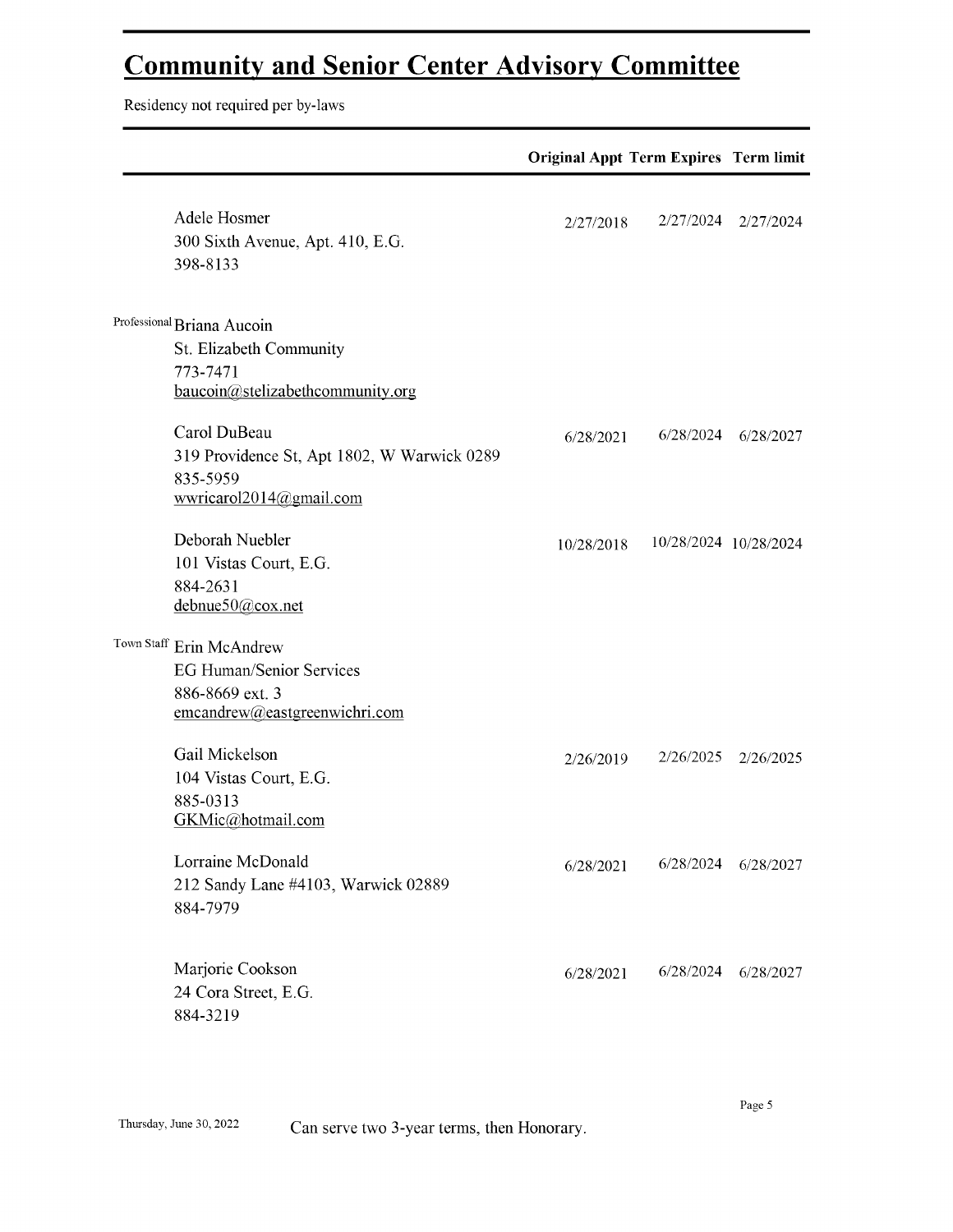# **Community and Senior Center Advisory Committee**<br>Residency not required per by-laws

|                                                                 | <b>Original Appt Term Expires Term limit</b> |                       |
|-----------------------------------------------------------------|----------------------------------------------|-----------------------|
| Pat Pollack<br>940 Quaker Lane #1516, Warwick 02886<br>864-8355 | 10/31/2017                                   | 10/31/2023 10/31/2023 |
| Town Staff Roberta Dowding                                      |                                              |                       |
| EG Trans/Program Coord.                                         |                                              |                       |
| 886-8669 x1                                                     |                                              |                       |
| $r$ dowding@eastgreenwichri.com                                 |                                              |                       |
| Professional Tracy Johnson                                      |                                              |                       |
| <b>EG Housing Authority</b>                                     |                                              |                       |
| 885-2610                                                        |                                              |                       |
| tjohnson@eghousing.com                                          |                                              |                       |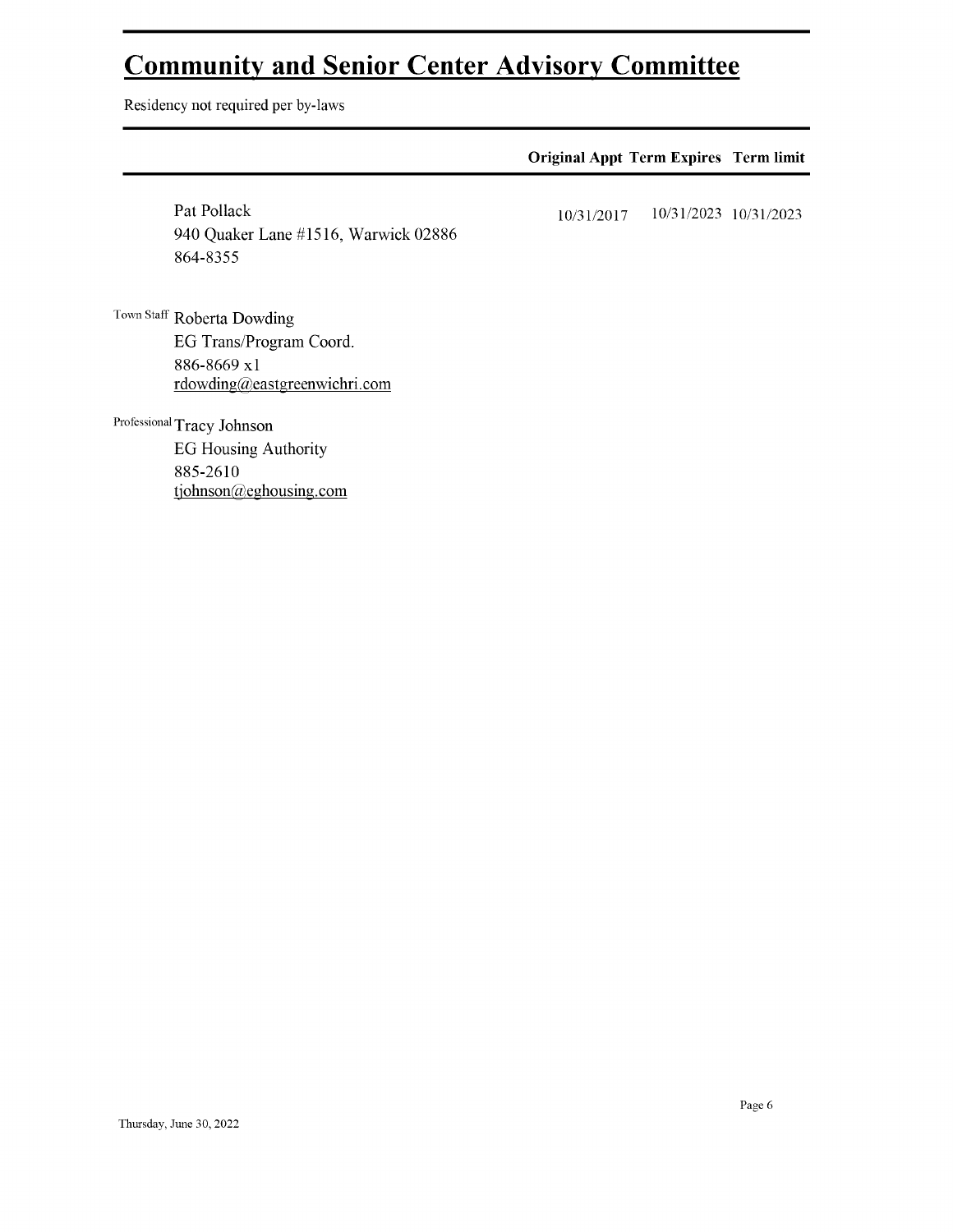$\Gamma$ 

|                                                                                      | <b>Original Appt Term Expires Term limit</b> |          |
|--------------------------------------------------------------------------------------|----------------------------------------------|----------|
| Edward (Ted) Moulis<br>25 Spring Street<br>203-747-0474<br>ejmoulis@gmail.com        | 7/1/2024<br>1/24/2022                        | 7/1/2030 |
| Jane Eaton<br>171 South Pierce Road<br>741-0433<br>jane.eaton6@gmail.com             | 7/1/2023<br>2/8/2021                         | 7/1/2029 |
| Johann Patlak<br>47 Peirce Street<br>802-318-1146<br>jpatlak@gmail.com               | 7/1/2025<br>4/26/2021                        | 7/1/2028 |
| Mark Shapiro<br>170 Crompton Avenue<br>285-1099 or 481-4420<br>mark@boia.org         | 7/1/2023<br>3/14/2016                        | 7/1/2023 |
| Thomas Assad, Jr.<br>148 Spring Street<br>486-9545<br>thomas.assad@aipso.com         | 7/1/2023<br>9/29/2020                        | 7/1/2029 |
| <b>VACANCY</b>                                                                       | 7/1/2025                                     |          |
| Chair<br>William Weedon<br>6 Brookfield Court<br>474-8082<br>6BrookfieldCt@gmail.com | 7/1/2022<br>6/10/2019                        | 7/1/2028 |

Page  $7\,$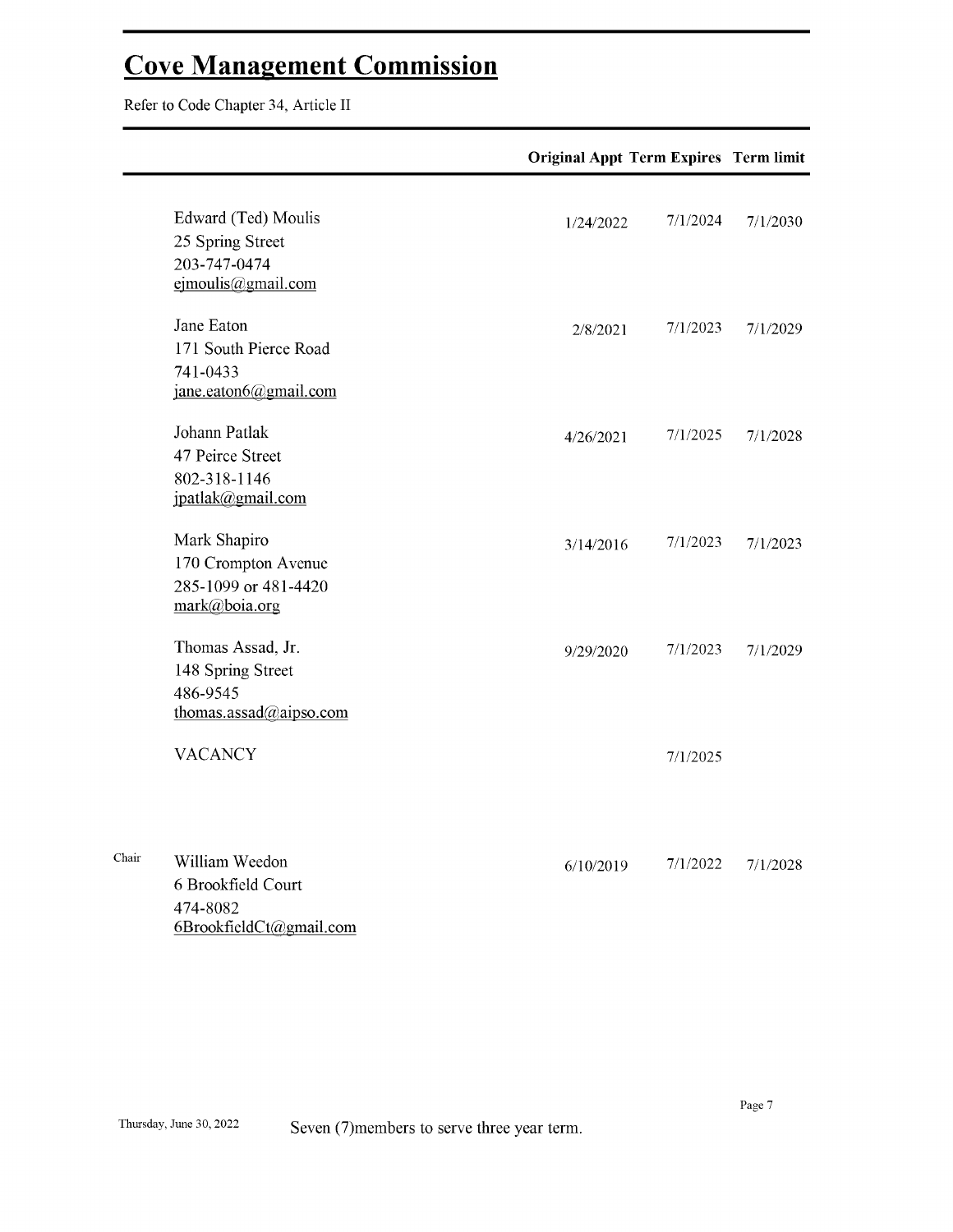### Historic Cemetery Advisory Commission

|       |                                                                                                | <b>Original Appt Term Expires Term limit</b> |                       |  |
|-------|------------------------------------------------------------------------------------------------|----------------------------------------------|-----------------------|--|
|       | Chris Feisthamel<br>24 Bicknell Avenue<br>226-7988                                             | 12/1/2013                                    | 11/30/2024 11/30/2021 |  |
| Chair | cfeisthamel@gmail.com<br>Deron Murphy<br>8 Landover Drive<br>398-8869 or 644-7518              | 12/1/2013                                    | 11/30/2022 11/30/2022 |  |
|       | murphyds8@yahoo.com<br>Gregory Dubell<br>120 Knollwood Avenue<br>575-0624<br>gdubell@gmail.com | 11/6/2017                                    | 11/30/2022 11/30/2025 |  |
|       | Michael Monaghan<br>465 Shippeetown Road<br>749-5162<br>MMonaghan050@gmail.com                 | 9/29/2021                                    | 11/30/2023 11/30/2029 |  |
|       | Peter Mitchell<br>2016 Middle Road<br>885-6618<br>peter.a.mitchell@gmail.com                   | 7/23/2018                                    | 11/30/2024 11/30/2024 |  |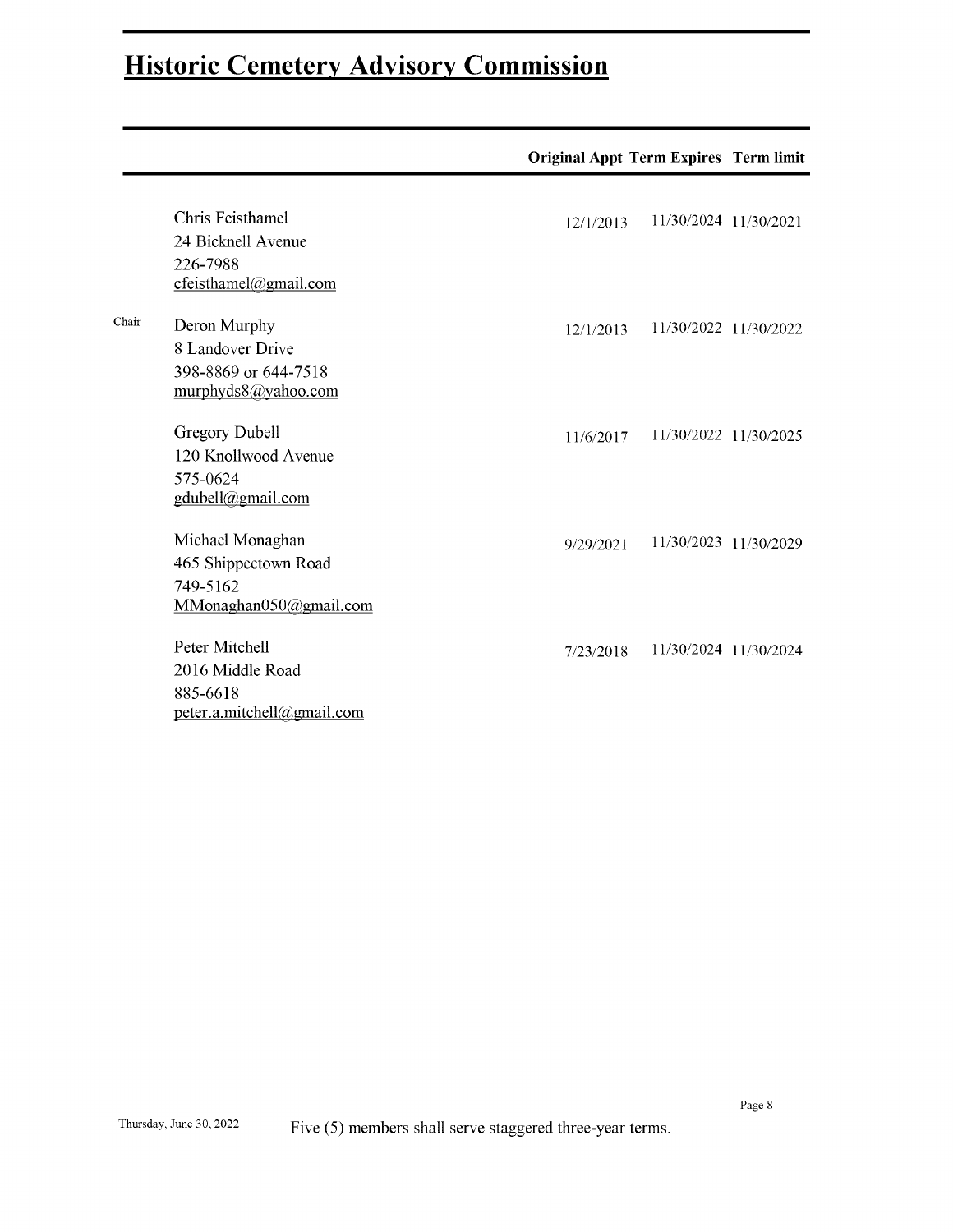# **Historic District Commission**<br>Refer to RIGL 45-24.1-3 (Appt'd by TC president, not on agenda)

|       |                                                                                         | <b>Original Appt Term Expires Term limit</b> |          |
|-------|-----------------------------------------------------------------------------------------|----------------------------------------------|----------|
|       | <b>Andrew Barkley</b><br>37 West Street<br>884-0995 or 450-5212<br>abarkley@rgb.net     | 8/1/2024<br>9/10/2012                        | 8/1/2021 |
|       | Erinn Calise<br>108 Spring Street<br>398-7717<br>erinnkate@aol.com                      | 8/1/2023<br>5/27/2011                        | 8/1/2020 |
|       | Vice Chair Greg Maxwell<br>49 Marion Street<br>886-9721<br>gm@prospectstudio.net        | 8/1/2024<br>7/23/2015                        | 8/1/2024 |
|       | Karl Megules<br>15 Harwood Road<br>774-400-6096<br>karl.megules7@gmail.com              | 8/1/2024<br>8/16/2021                        | 8/1/2030 |
| Chair | Matthew McGeorge<br>18 Dedford Street<br>398-0659 or 215-0749<br>matthew@mcgeorgeai.com | 8/1/2023<br>12/12/2011                       | 8/1/2020 |
|       | Neal McNamara<br>18 Prospect Street<br>401-580-3147<br>nmcnamara@nixonpeabody.com       | 8/1/2023<br>3/17/2021                        | 8/1/2029 |
|       | (D'Amato) VACANCY                                                                       | 8/1/2024                                     |          |

Alternate VACANCY

 $8/1/2023$ 

Seven (7) members to serve three year terms. One (1) alternate to serve a one year term.

Page 9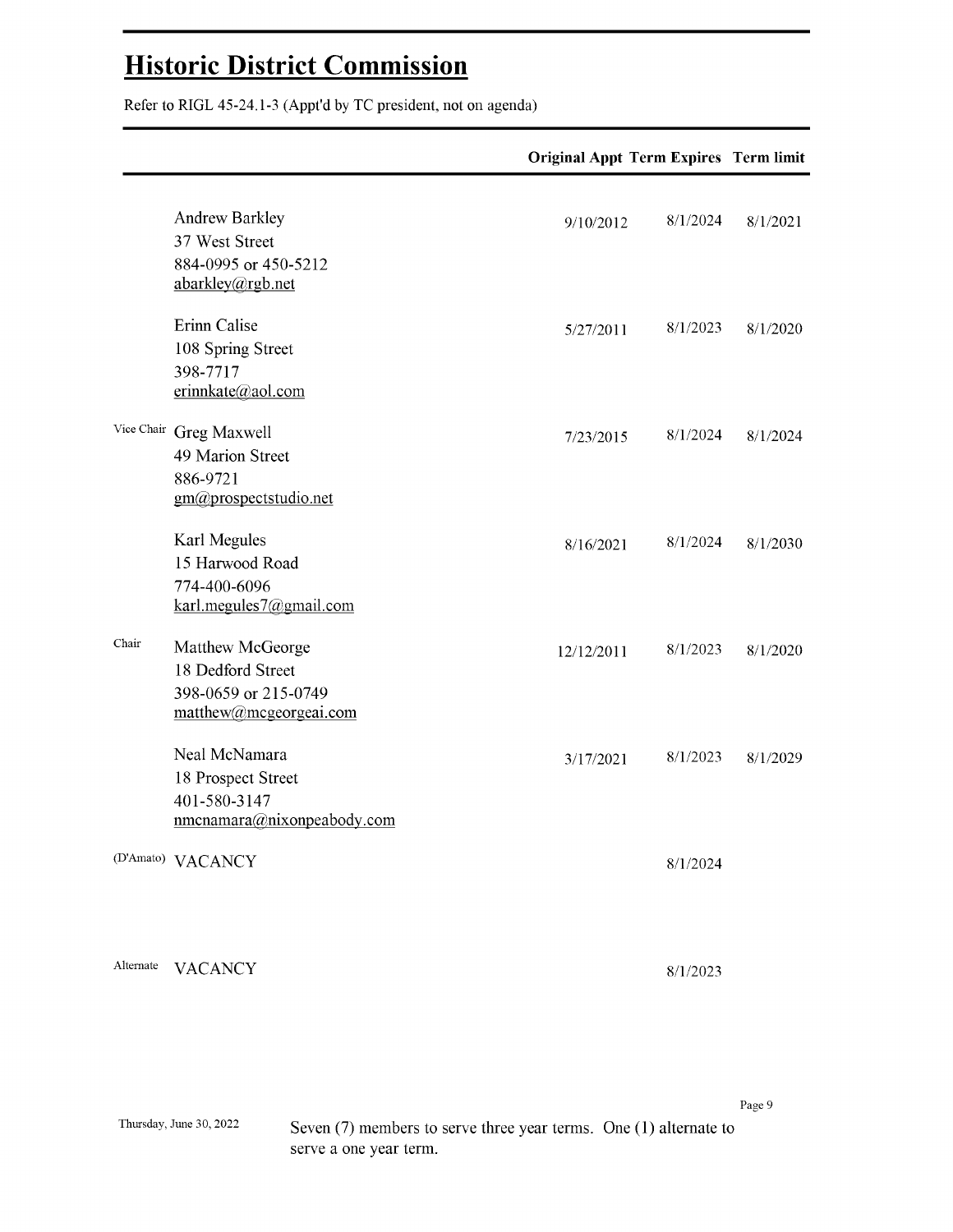$T_{\text{S}}$  and  $T_{\text{S}}$  and  $T_{\text{S}}$  and  $T_{\text{S}}$  and  $T_{\text{S}}$  members to  $T_{\text{S}}$  members to  $T_{\text{S}}$  and  $T_{\text{S}}$  members to  $T_{\text{S}}$  and  $T_{\text{S}}$  members to  $T_{\text{S}}$  and  $T_{\text{S}}$  members to  $T_{\text{S}}$  and  $T_{\$ 

| 4/11/2005 | 3/31/2026 |  |
|-----------|-----------|--|
|           |           |  |
| 1/24/2022 | 3/31/2023 |  |
| 4/28/2003 | 3/31/2025 |  |
|           |           |  |
|           | 3/31/2027 |  |
|           |           |  |

(Vargas) VACANCY

3/31/2024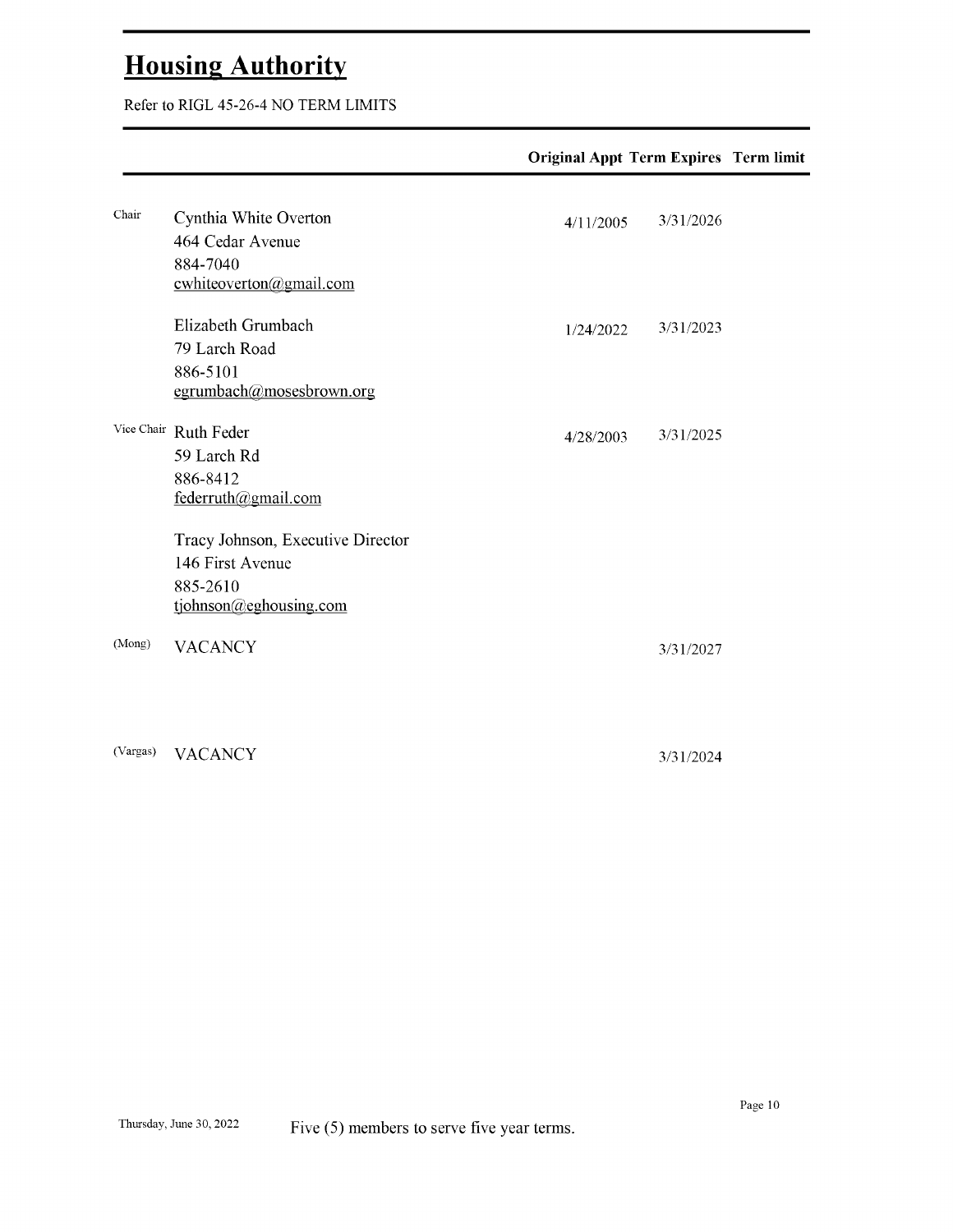$\frac{1}{\sqrt{1-\frac{1}{\sqrt{1-\frac{1}{\sqrt{1-\frac{1}{\sqrt{1-\frac{1}{\sqrt{1-\frac{1}{\sqrt{1-\frac{1}{\sqrt{1-\frac{1}{\sqrt{1-\frac{1}{\sqrt{1-\frac{1}{\sqrt{1-\frac{1}{\sqrt{1-\frac{1}{\sqrt{1-\frac{1}{\sqrt{1-\frac{1}{\sqrt{1-\frac{1}{\sqrt{1-\frac{1}{\sqrt{1-\frac{1}{\sqrt{1-\frac{1}{\sqrt{1-\frac{1}{\sqrt{1-\frac{1}{\sqrt{1-\frac{1}{\sqrt{1-\frac{1}{\sqrt{1-\frac{1}{\sqrt{1-\frac{1}{\sqrt{1-\frac{1$ 

|           |                                                                                | <b>Original Appt Term Expires Term limit</b> |           |
|-----------|--------------------------------------------------------------------------------|----------------------------------------------|-----------|
| Alternate | Adam Scott<br>221 Cindyann Drive<br>226-3868<br>ams0708@verizon.net            | 12/1/2022<br>1/25/2021                       |           |
| Chair     | Heather Larkin<br>90 Sycamore Drive<br>398-0520<br>hlarkin@graphin.com         | 12/1/2022<br>8/22/2016                       | 12/1/2022 |
|           | Leanne Zarrella<br>40 River Farm Drive<br>885-6453<br>greenmonster2000@cox.net | 12/1/2023<br>3/2/2017                        | 12/1/2023 |
|           | Lisa Holley<br>166 Laurel Hill Road<br>884-7989<br>lisa@lisaholleylaw.com      | 12/1/2023<br>1/11/2021                       | 12/1/2029 |
| Alternate | Michele Prinscott<br>427 Shippee Road<br>884-1879<br>mpesq2@gmail.com          | 12/1/2022<br>1/25/2021                       |           |
|           | Myrna Levine<br>85 Granite Drive<br>885-4983 or 301-1913<br>myrn6976@aol.com   | 12/1/2022<br>11/10/2014                      | 12/1/2022 |
|           | Robert Siminski<br>40 Ivy Garden Way<br>447-1033<br>rsiminsk@aol.com           | 12/1/2023<br>1/11/2021                       | 12/1/2029 |

Five  $(5)$  members to serve three-years beginning Dec. 1. Two  $(2)$ alternate members to serve one-year terms.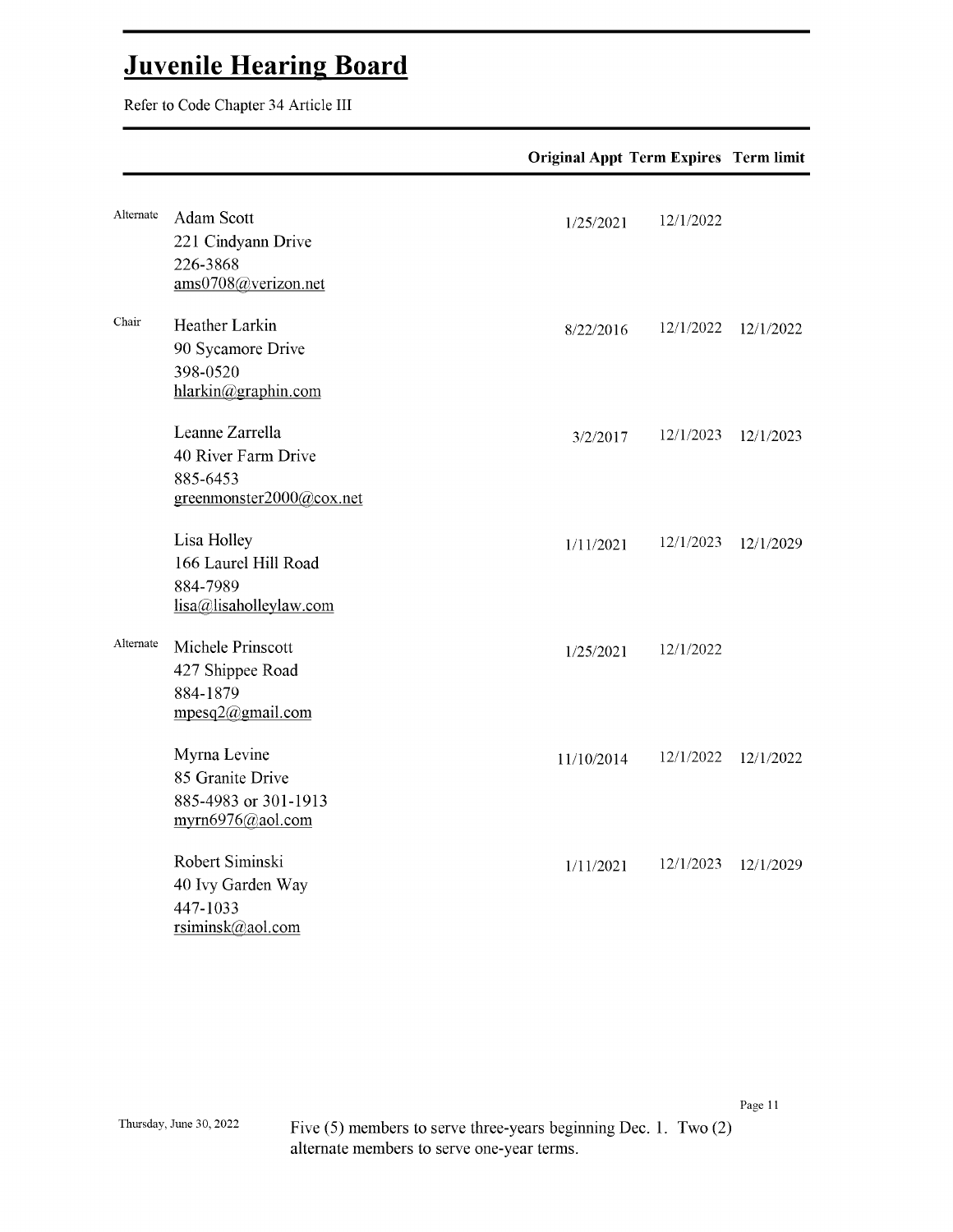# Kent County Water Authority<br>Refer to RIGL 39-16-4

### **Original Appt Term Expires Term limit**

**Brian Kortz** 24 Liberty Street 787-0813 kortzb@yahoo.com

 $7/27/2026$  $4/25/2019$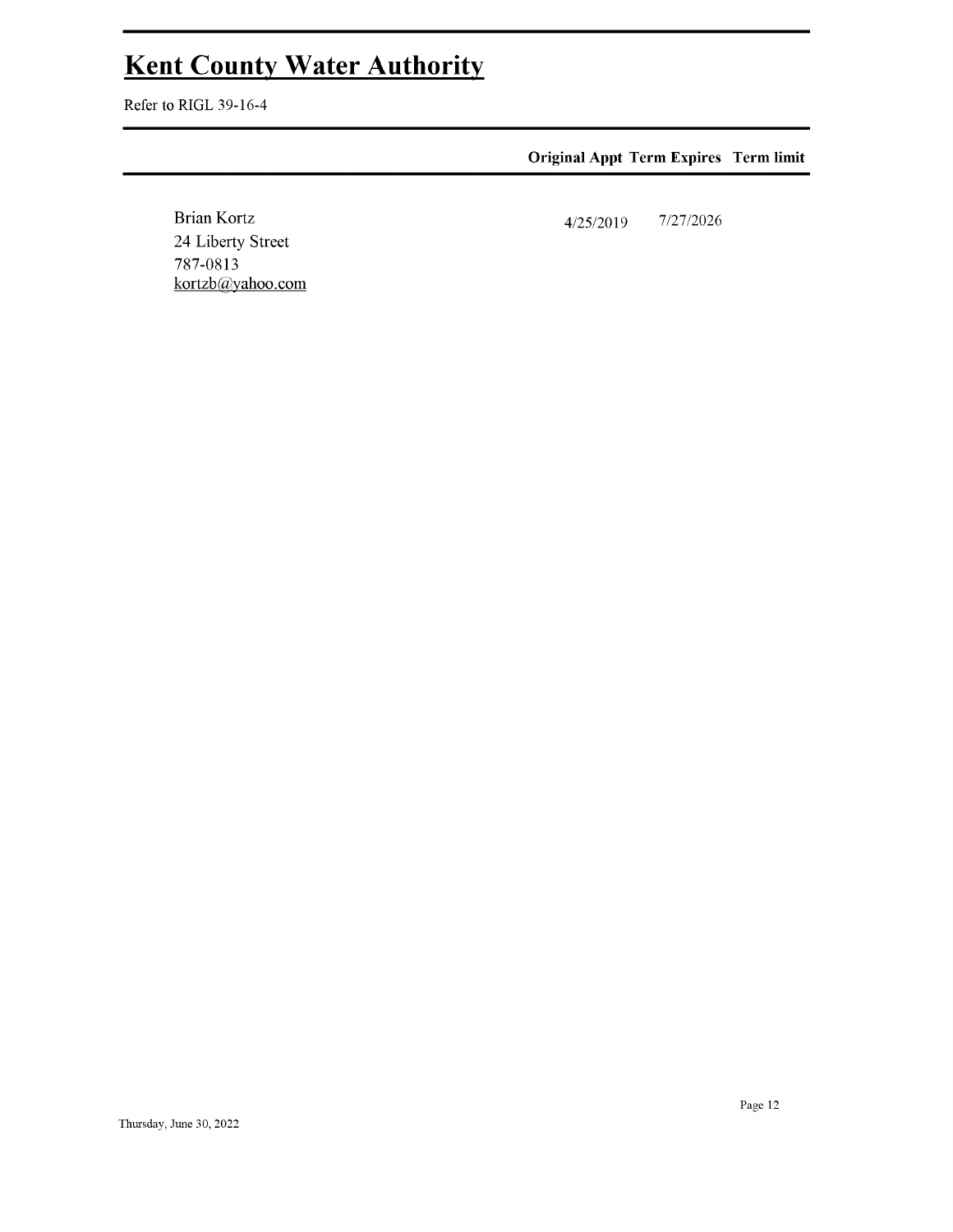## Thursday, Municipal June 30, 2022 Land Trust 7, 2022 Land Trust 7, 2022 Land Trust 7, 2022 Land Trust 7, 2022 Land Trust 7, 2022 Land Trust 7, 2022 Land Trust 7, 2022 Land Trust 7, 2022 Land Trust 7, 2022 Land Trust 7, 202

Thursday, June 30, 2022

|       |                                                                                      | <b>Original Appt Term Expires Term limit</b> |           |                      |
|-------|--------------------------------------------------------------------------------------|----------------------------------------------|-----------|----------------------|
|       | <b>Amity Dubell</b><br>120 Knollwood Avenue<br>480-4896<br>amity.dubell@gmail.com    | 7/23/2018                                    | 3/1/2027  | 7/23/2028            |
|       | Carla Swanson<br>38 Greene Street #3<br>439-5992<br>carlaswanson325@gmail.com        | 2/10/2020                                    | 3/1/2027  | 3/1/2032             |
| Chair | Derek Steinbrenner<br>25 Pheasant Drive<br>781-632-3334<br>dsteinbrenner@outlook.com | 3/27/2017                                    | 10/1/2024 | 10/1/2029            |
|       | Kevin Dawson<br>1200 Carrs Pond Road<br>617-306-5910<br>kevindaws@gmail.com          | 10/22/2018                                   |           | 10/1/2022 10/22/2028 |
|       | Kevin Guerette<br>30 Bunker Hill Lane<br>617-848-3936<br>kevinguerette73@gmail.com   | 12/21/2015                                   | 10/1/2026 | 10/1/2026            |
|       | <b>Planning Board Designee</b>                                                       |                                              |           |                      |
|       | (Finkelstn) VACANCY                                                                  |                                              | 3/1/2027  |                      |
|       | (McNamara VACANCY                                                                    |                                              | 8/1/2026  |                      |
|       |                                                                                      |                                              |           |                      |
|       |                                                                                      |                                              |           | Page 13              |

(7) Members to serve a five year term plus the current Planning Board Designee. Appointment can be obtained only if you have not been a Town Employee for one year.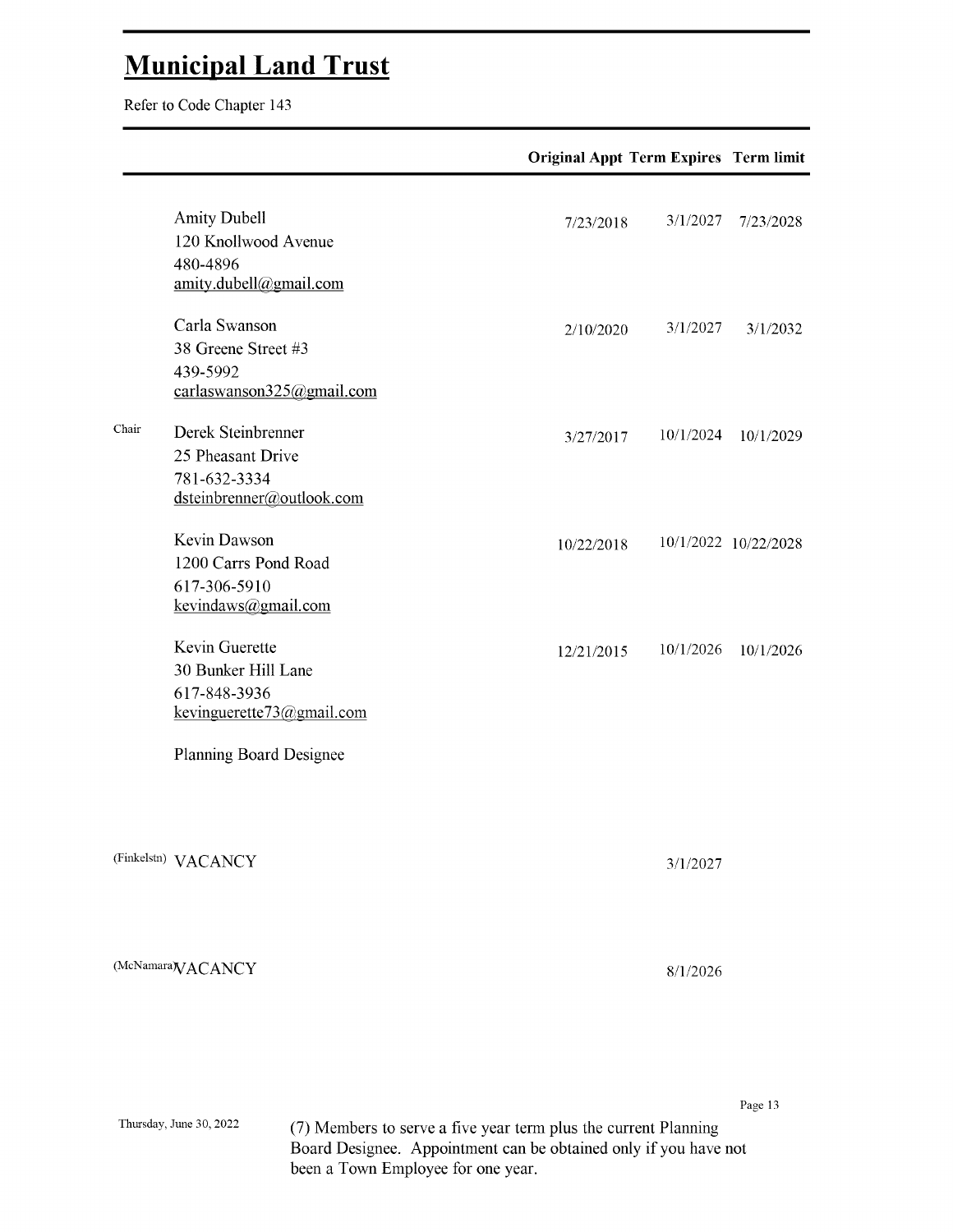### **Opioid Task Force**

|         |                                                                                              | <b>Original Appt Term Expires Term limit</b> |  |
|---------|----------------------------------------------------------------------------------------------|----------------------------------------------|--|
|         | Town Mgr Andrew Nota<br>125 Main Street<br>886-8665<br>anota@eastgreenwichri.com             |                                              |  |
| Student | Austin Verde                                                                                 | 3/26/2018                                    |  |
|         | Civic Org Bob Siminski (Rotary)<br>40 Ivy Garden Way<br>447-1033<br>rsiminsk@aol.com         | 3/26/2018                                    |  |
| Student | <b>Brenda McKinney</b>                                                                       | 3/26/2018                                    |  |
| Parent  | Carolyn Mark<br>99 Larch Road<br>862-0354<br>carolyn.mark.ri@gmail.com                       | 3/26/2018                                    |  |
| Police  | Chief Brown or Designee<br>176 First Avenue<br>884-2244<br>sbrown@eastgreenwichri.com        | 8/20/2018                                    |  |
| Fire    | Chief Patenaude or Designee<br>284 Main Street<br>886-8686<br>bpatenaude@eastgreenwichri.com | 3/26/2018                                    |  |
|         | Trtmnt Prof Christine King<br>55 Chestnut Drive<br>595-4809<br>cking@interfaithri.org        | 3/26/2018                                    |  |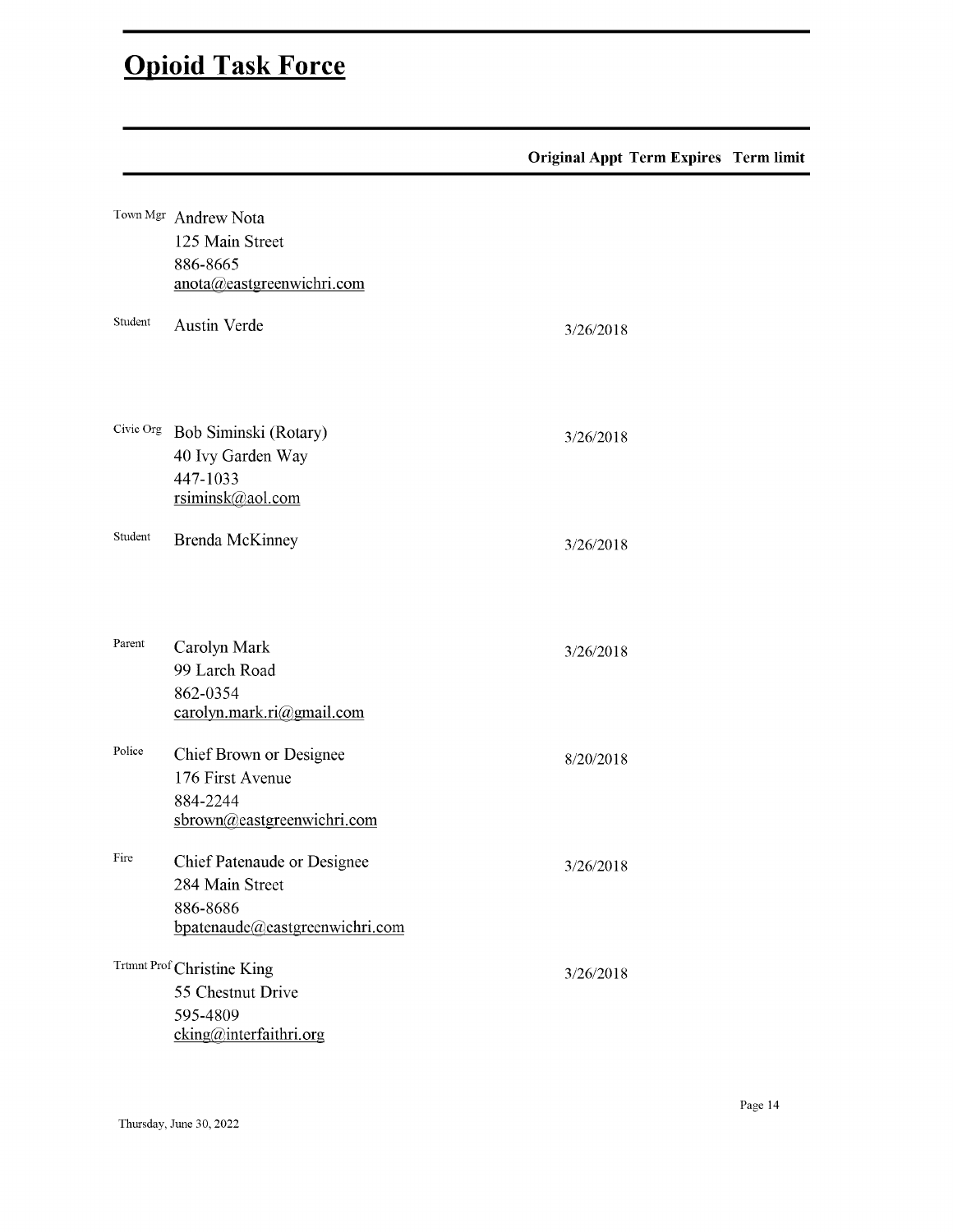### **Opioid Task Force**

|          |                                                                                            | <b>Original Appt Term Expires Term limit</b> |  |
|----------|--------------------------------------------------------------------------------------------|----------------------------------------------|--|
| Parent   | Jen Stern<br>145 Watch Hill                                                                | 3/26/2018                                    |  |
|          | jenstern3@gmail.com                                                                        |                                              |  |
| Clergy   | Jonathan Malone (FBC)<br>190 Lucas Road<br>473-8887<br>revmalone@verizon.net               | 3/26/2018                                    |  |
| Med Prof | Kelly Matson<br>290 Spring Valley Drive<br>885-0464<br>matson@uri.edu                      | 3/26/2018                                    |  |
|          | Distinctive Laurie MacDougall                                                              | 4/9/2018                                     |  |
|          | lcmac11@comcast.net                                                                        |                                              |  |
| Housing  | Marcia Sullivan<br>146 First Avenue<br>885-2610<br>msullivan@eghousing.com                 | 3/26/2018                                    |  |
|          | Sub Abuse Robert Houghtaling<br>PO Box 111<br>230-2246<br>rhoughtaling@eastgreenwichri.com | 3/26/2018                                    |  |
|          | Super/DesigVACANCY<br>111 Peirce Street<br>398-1200                                        | 3/26/2018                                    |  |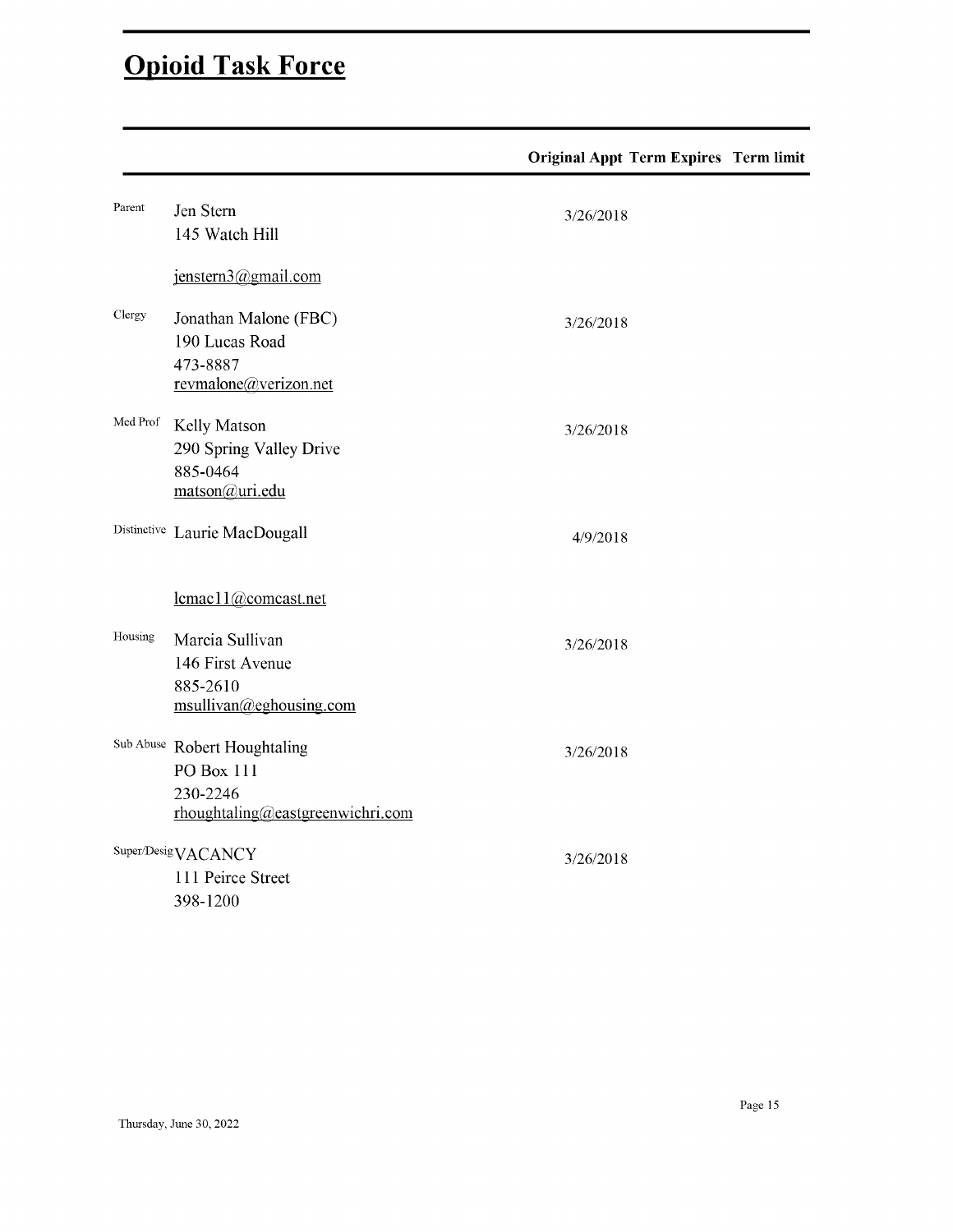$T_{\text{eff}}$  and  $T_{\text{eff}}$  and  $T_{\text{eff}}$  and  $T_{\text{eff}}$  are  $T_{\text{eff}}$  to  $T_{\text{eff}}$  or  $T_{\text{eff}}$  and  $T_{\text{eff}}$  are  $T_{\text{eff}}$  and  $T_{\text{eff}}$  are  $T_{\text{eff}}$  and  $T_{\text{eff}}$  are  $T_{\text{eff}}$  and  $T_{\text{eff}}$  are  $T_{\text{eff}}$  and  $T_{\text{eff}}$  are

|           |                                                                              | <b>Original Appt Term Expires Term limit</b> |           |           |  |
|-----------|------------------------------------------------------------------------------|----------------------------------------------|-----------|-----------|--|
|           | Deepak Vishnu<br>60 Glen Drive<br>885-6568<br>deepak_vishnu@yahoo.com        | 2/12/2015                                    | 3/31/2025 | 3/31/2022 |  |
|           | Laurie Horridge<br>20 Hamilton Drive<br>663-6541<br>lauriehorridge@gmail.com | 12/21/2015                                   | 3/31/2024 | 3/31/2024 |  |
|           | (Leathers) VACANCY                                                           |                                              | 3/31/2025 |           |  |
|           | <b>VACANCY</b>                                                               |                                              | 3/1/2023  |           |  |
| (Ragosta) | <b>VACANCY</b>                                                               |                                              | 3/31/2024 |           |  |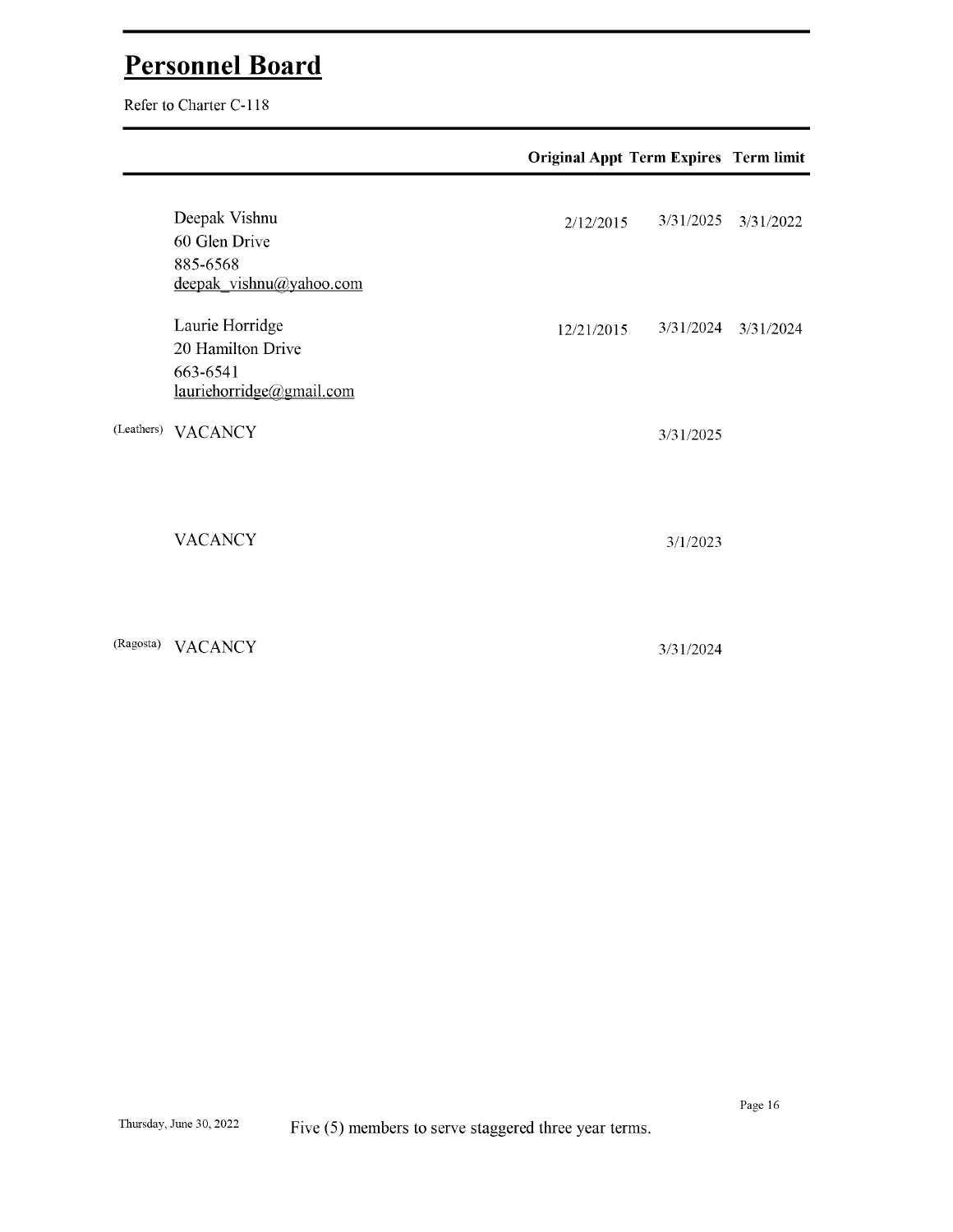$T_{\text{other}}$  and  $T_{\text{other}}$  and  $T_{\text{other}}$  and  $T_{\text{other}}$  arternates to  $T_{\text{other}}$  and  $T_{\text{other}}$  articles.  $T_{\text{other}}$ 

|           |                                                                                      | <b>Original Appt Term Expires Term limit</b> |           |           |
|-----------|--------------------------------------------------------------------------------------|----------------------------------------------|-----------|-----------|
|           | Andrew Shartenberg<br>250 Chestnut Drive<br>742-7011<br>andrew.shartenberg@gmail.com | 6/13/2022                                    | 5/1/2025  | 5/1/2031  |
| (Chair)   | Benjamin Lupovitz<br>25 Ivy Garden Way<br>413-5555<br>blupovitz@ribisecurity.com     | 7/24/2017                                    | 4/30/2023 | 4/30/2026 |
|           | Greg deGroot<br>38 West Street<br>743-8726<br>degrootri(a)gmail.com                  | 6/13/2022                                    | 5/1/2025  | 5/1/2031  |
|           | (Vice Chair)Marc Gertsacov<br>35 Boxwood Drive<br>952-0856<br>marc@ronmarkoff.com    | 8/24/2020                                    | 4/30/2023 | 4/30/2029 |
|           | Matt Renninger<br>37 Main Street, Apt. 1<br>240-308-4387<br>mrenninger@lamar.com     | 1/25/2021                                    | 1/1/2024  | 1/1/2030  |
|           | Matt Yoder<br>33 Great Road<br>206-303-0232<br>mattyoder@gmail.com                   | 1/25/2021                                    | 1/1/2024  | 1/1/2030  |
|           | Nathaniel Ginsburg<br>285 First Avenue<br>465-5954<br>nateg@brewsterthornton.com     | 7/25/2016                                    | 1/1/2022  | 1/1/2025  |
| Alternate | <b>VACANCY</b>                                                                       |                                              | 5/1/2024  |           |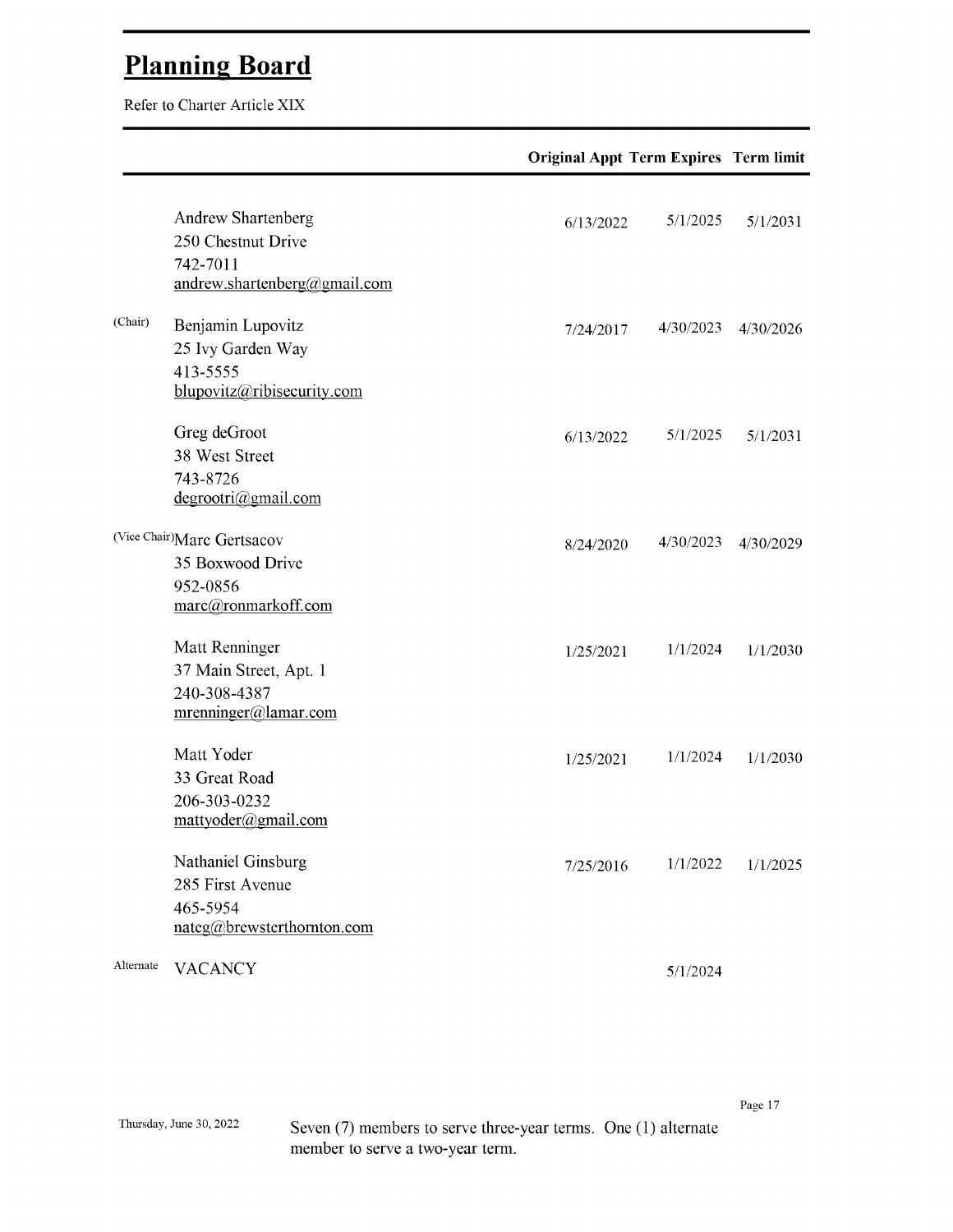### Quonset Point Development Corporation Board

Refer to RIGL 42-64.10 (Appointed by Town Council)

75 Signal Ridge Way

sumariley@gmail.com

Susan Riley

885-2818

| <b>Original Appt Term Expires Term limit</b> |                       |  |
|----------------------------------------------|-----------------------|--|
| 4/11/2022                                    | 12/31/2024 12/31/2027 |  |
|                                              |                       |  |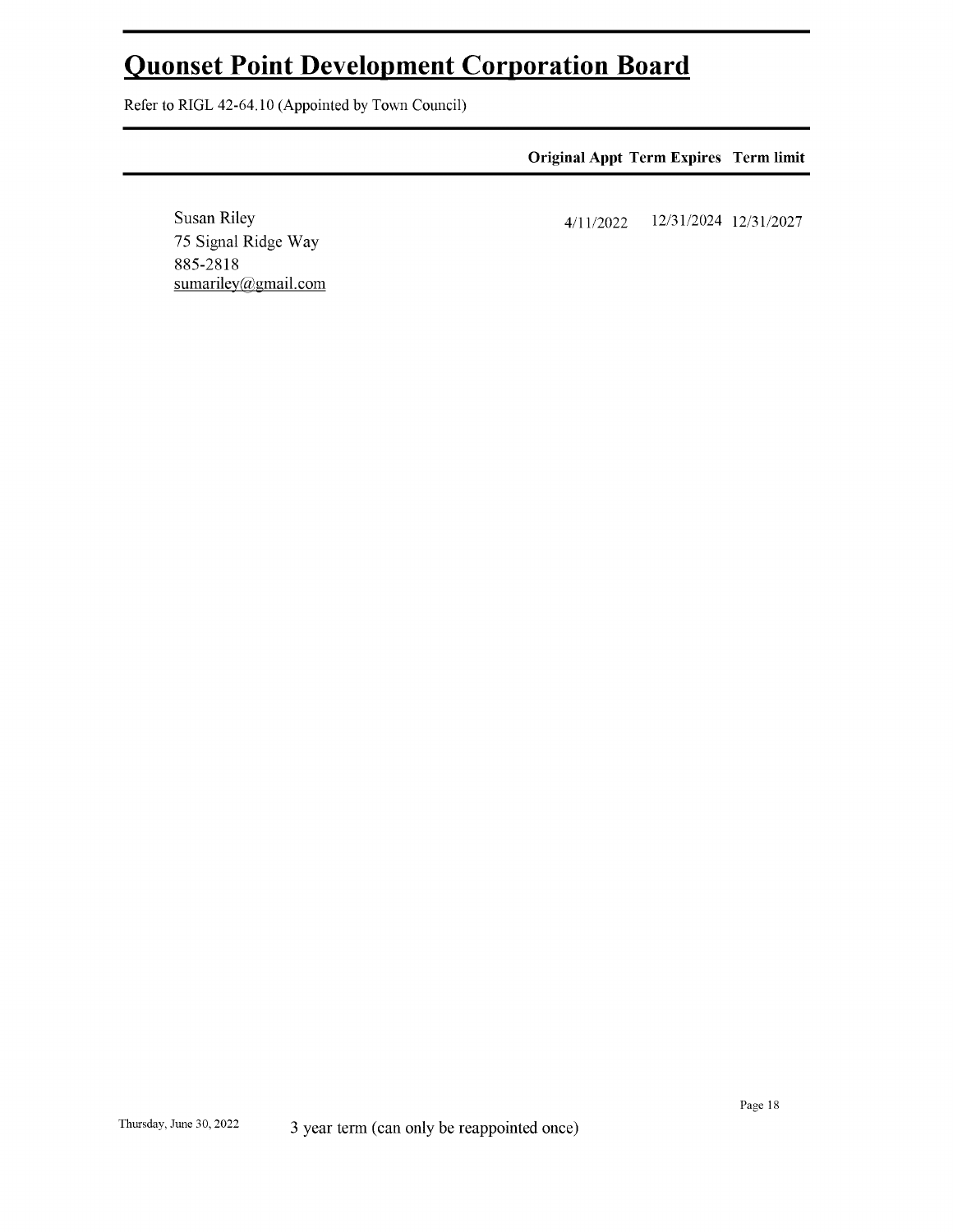## Thursday, School June 30, 2022Committee Each member shall serve afour years afour years afour years afour year<br>Thursday, School June 30, 2022Committee Each member shall serve afour years afour years afour years afour year

|       |                                                                                  | <b>Original Appt Term Expires Term limit</b> |                       |
|-------|----------------------------------------------------------------------------------|----------------------------------------------|-----------------------|
|       | Vice Chair Alyson Powell<br>220 First Avenue<br>706-464-6170<br>apowell@egsd.net | 11/26/2018                                   | 11/26/2022 11/26/2030 |
| Chair | Anne Musella<br>85 Brookside Drive<br>917-363-3146<br>amusella@egsd.net          | 11/26/2018                                   | 11/26/2022 11/26/2030 |
|       | Eugene Quinn<br>260 Middle Road<br>884-6779<br>equinn@egsd.net                   | 11/26/2018                                   | 11/26/2022 11/26/2030 |
|       | Kevin Murphy<br>110 Bow Street<br>471-7300<br>kmurphy@egsd.net                   | 12/1/2024<br>12/1/2020                       | 12/1/2032             |
|       | Nicole Bucka<br>101 Woodland Road<br>909-553-0686<br>nbucka@egsd.net             | 11/26/2022<br>10/19/2021                     |                       |
|       | Tim Munoz<br>125 Howland Road<br>609-712-4572<br>tmunoz@egsd.net                 | 12/1/2024<br>12/1/2020                       | 12/1/2032             |
|       | William Hangan<br>5383 Post Road<br>219-0574<br>whangan@egsd.net                 | 12/1/2024<br>12/1/2020                       | 12/1/2032             |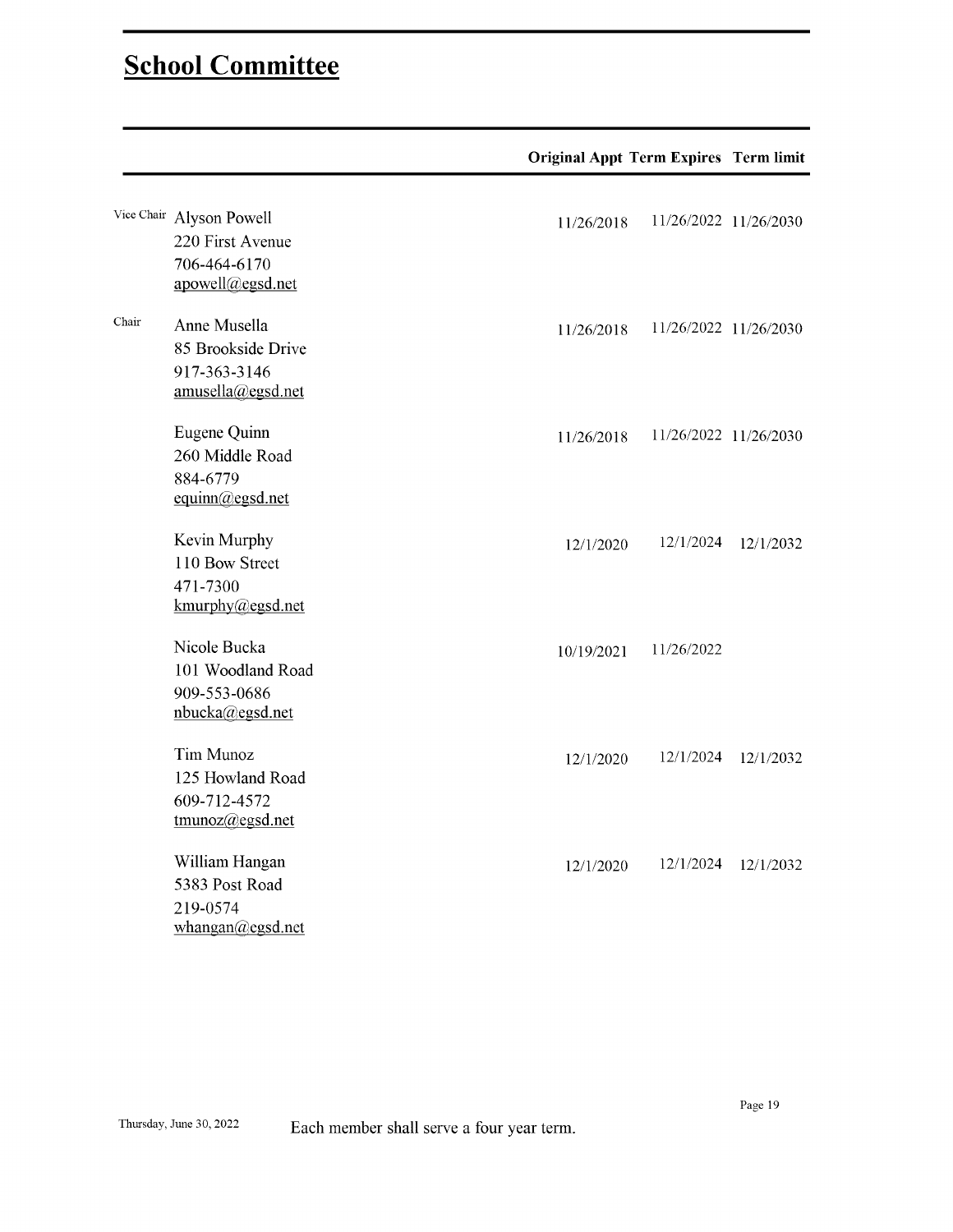|           |                                                                                    | <b>Original Appt Term Expires Term limit</b> |           |  |
|-----------|------------------------------------------------------------------------------------|----------------------------------------------|-----------|--|
| Secretary | A William Pett<br>61 Glen Drive<br>885-7092<br>apett@ric.edu<br><b>Albert Pels</b> |                                              |           |  |
|           | 54 West Street                                                                     |                                              |           |  |
| Secretary | <b>Albert Pels</b><br>54 West Street                                               | 1/14/2021                                    | 1/14/2023 |  |
|           | Alyson Powell<br>220 1st Avenue<br>706-464-6170<br>apowell712@gmail.com            |                                              |           |  |
|           | Amy Snyder<br>20 Sparrow Lane<br>398-8685<br>amy.l.snyder@gmail.com                |                                              |           |  |
| Vice      | Carla Swanson<br>38 Greene Street #3<br>439-5992<br>carlaswanson325@gmail.com      |                                              |           |  |
|           | Carolyn Blackman<br>40 Arbor Way<br>886-1164<br>crblackman1@gmail.com              |                                              |           |  |
|           | Carolyn Mark<br>99 Larch Road<br>862-0354<br>carolyn.mark.ri@gmail.com             |                                              |           |  |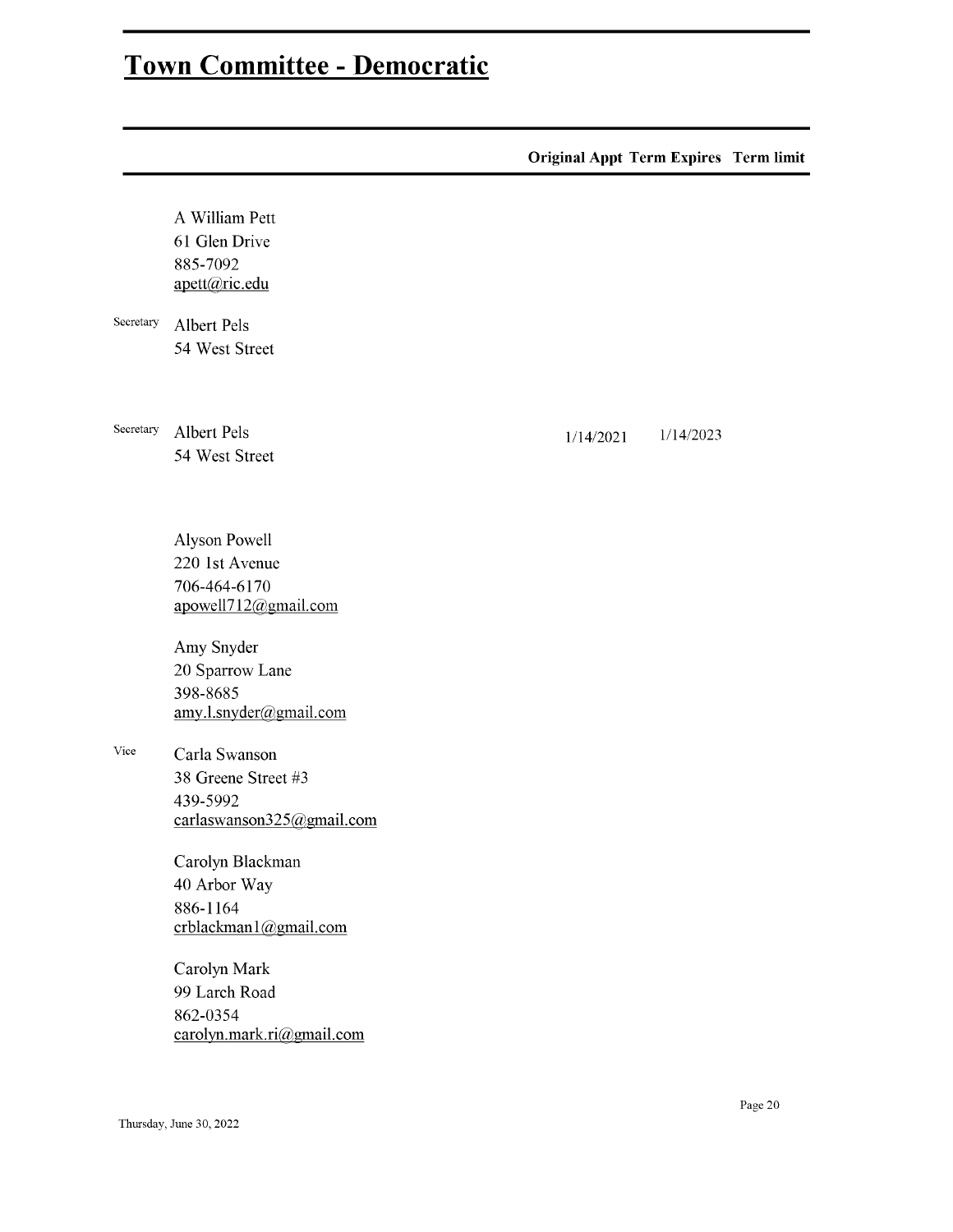**Original Appt Term Expires Term limit** 

Caryn Corenthal 5 Brookfield Court 885-6746  $ccorenta@cox.net$  ${\it Chair}$ ccorenthal@cox.nethogan\_bristol@yahoo.comgja.law@verizon.netepquinn1@gmail.cominonit@inonit.comdanaguyer@gmail.comeastgreenwichdems@gmail. com 615 Shippeetown Road 829-3573 eastgreenwichdems@gmail.com Dana Guyer 2200 Middle Road 615-948-6168  $d$ anaguyer@gmail.com David Caldwell 8 Aurora Road 216-965-3690 inonit@inonit.com Eugene Quinn 360 Middle Road 884-6779 epquinn1@gmail.com Gregory Acciardo 100 Marlborough Street 1A 233-9797 gja.law@verizon.net 1st Vice **Heather Bristol** 65 Eugene Street 575-8364 hogan bristol@yahoo.com James Comer 27 Brookside Drive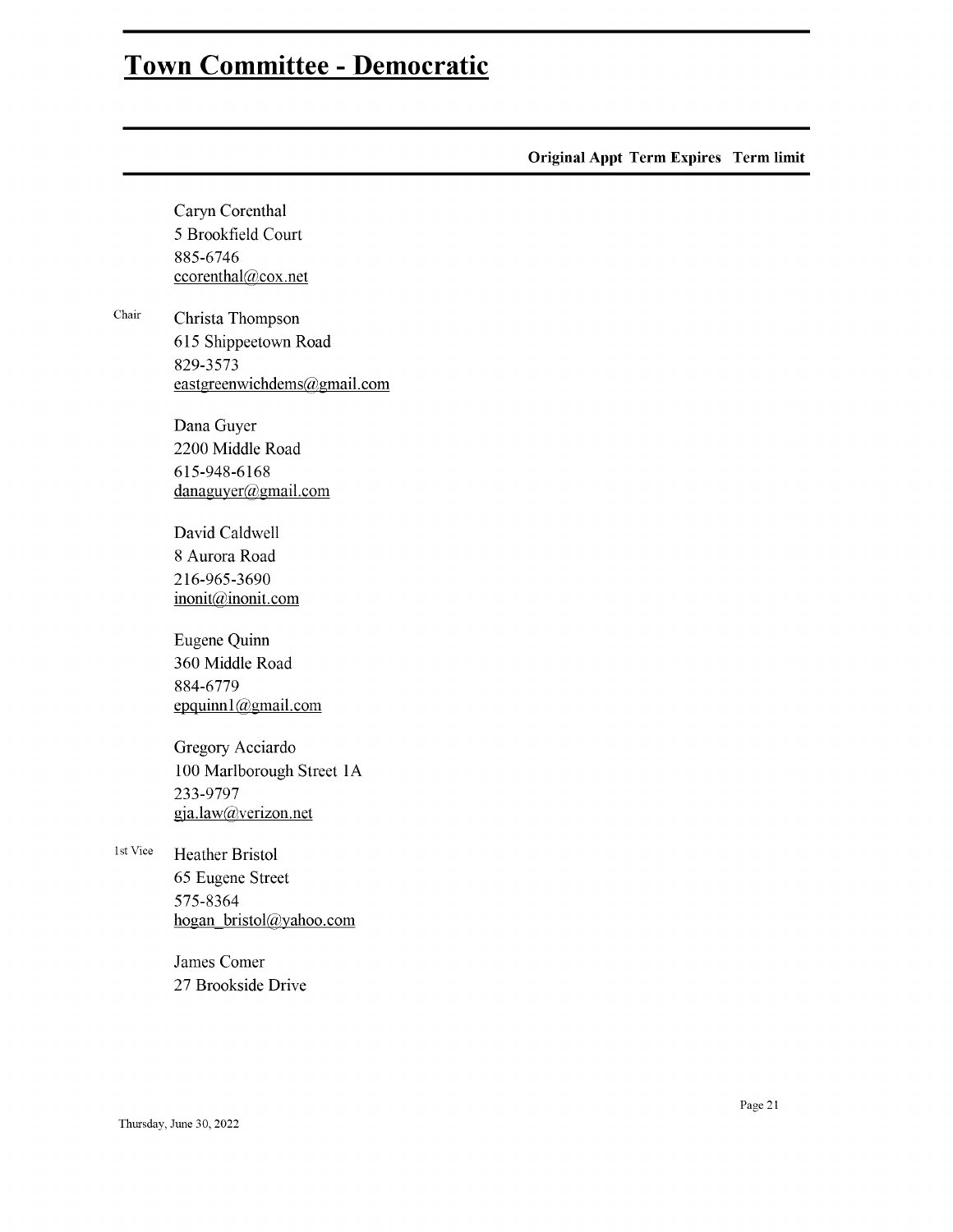**Original Appt Term Expires Term limit** 

Joy Weisbord 90 Partridge Run

Justine Caldwell 8 Aurora Road 212-7320 drjustinecaldwell@gmail.com

Kathleen Keeffe 4 Brookfield Court 917-202-2686 kathleenmlynch@gmail.com

Kelly Agarwal 70 Westfield Drive 815-690-5359 kellyagarwal@gmail.com

Kristina Stark 56 Somerset Street 793-1200 starkkristie@gmail.com

Lori McEwen 98 Mawney Street 323-4309 lbmcewen@gmail.com

Mark Schwager 1425 Diplomat Drive 524-2344 mark.schwager@gmail.com

**Matthew Stark** 56 Somerset Street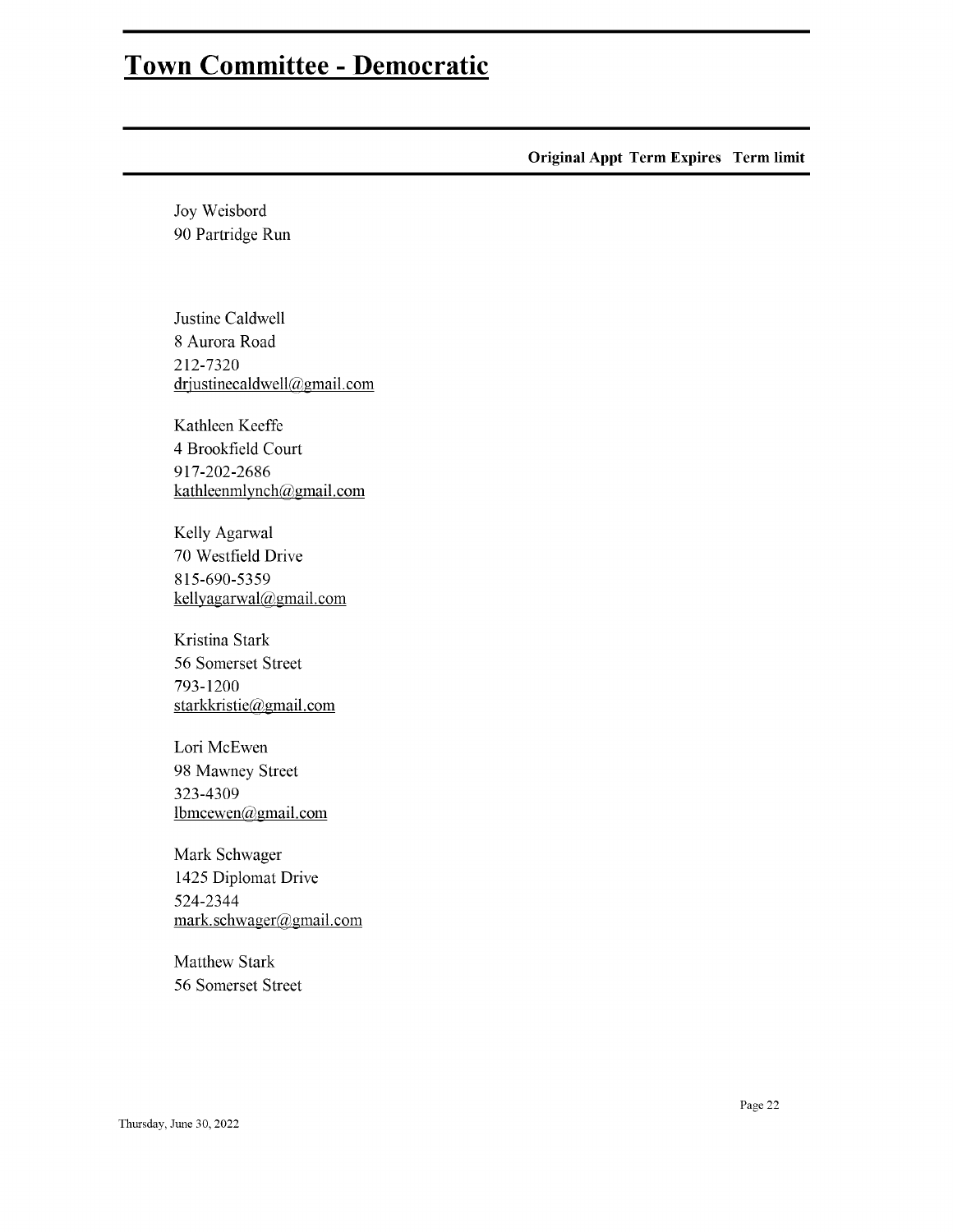**Original Appt Term Expires Term limit** 

Meghan Lenihan 255 Tillinghast Road 323-2710 mlenihan3@verizon.net

Melody Alger 215 Adirondack Drive 524-5498 malger@algerlaw.com

Michael Donegan 125 Juniper Drive

Michael Zarrella 40 Farm River Drive 523-5271 greenmonster2000@cox.net

Neil McNamara 18 Prospect Street 580-3147 nmcnamara@nixonpeabody.com

Patricia A Lenihan 255 Tillinghast Road 884-6398 pat.lenihan@nemoves.com

Patrick Bristol 65 Eugene Street 575-8364 psbristol19@gmail.com

Randall Jones 33 Nichols Lane 885-8140 k8zfj.randy@gmail.com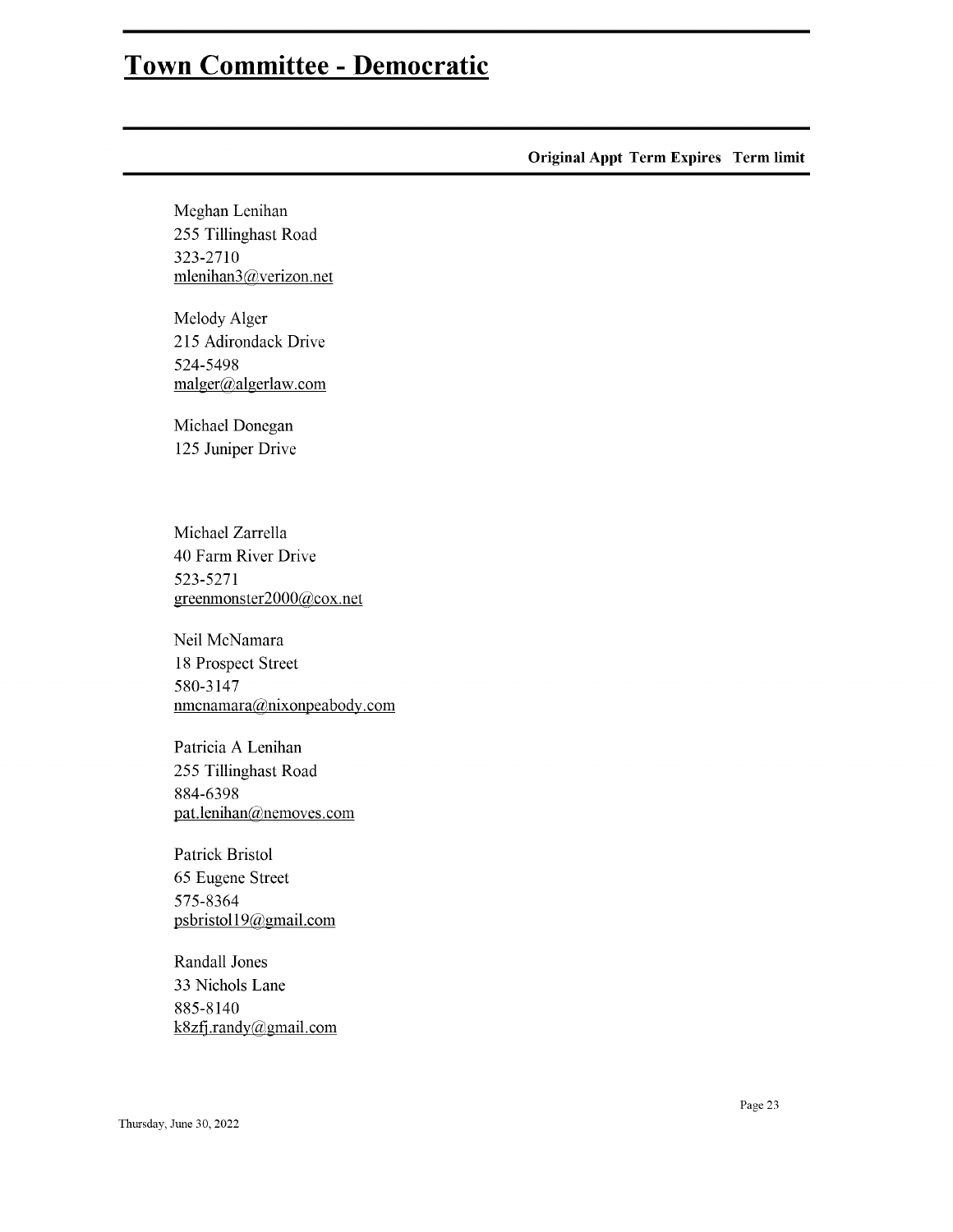**Original Appt Term Expires Term limit** Renu Englehart 2005 Division Road Robert Berlyn 43 Rector Street 743-2798 bberlyn@cox.net  $\operatorname{\sf Treasure}$ Rosemary Stitt 835 Frenchtown Road Ruth L. Feder 59 Larch Road 886-8412 federruth@gmail.com Sara Whitney 86 Crestridge Drive 580-9388 sara.whitney@yahoo.com Sharon Adler 335 Shippee Road 885-0341 scaenator@gmail.com **Stacy Paradise** 3 Stonecarry Way

Vice Susan Aitcheson 1295 South Road 885-5184 eg1295@gmail.com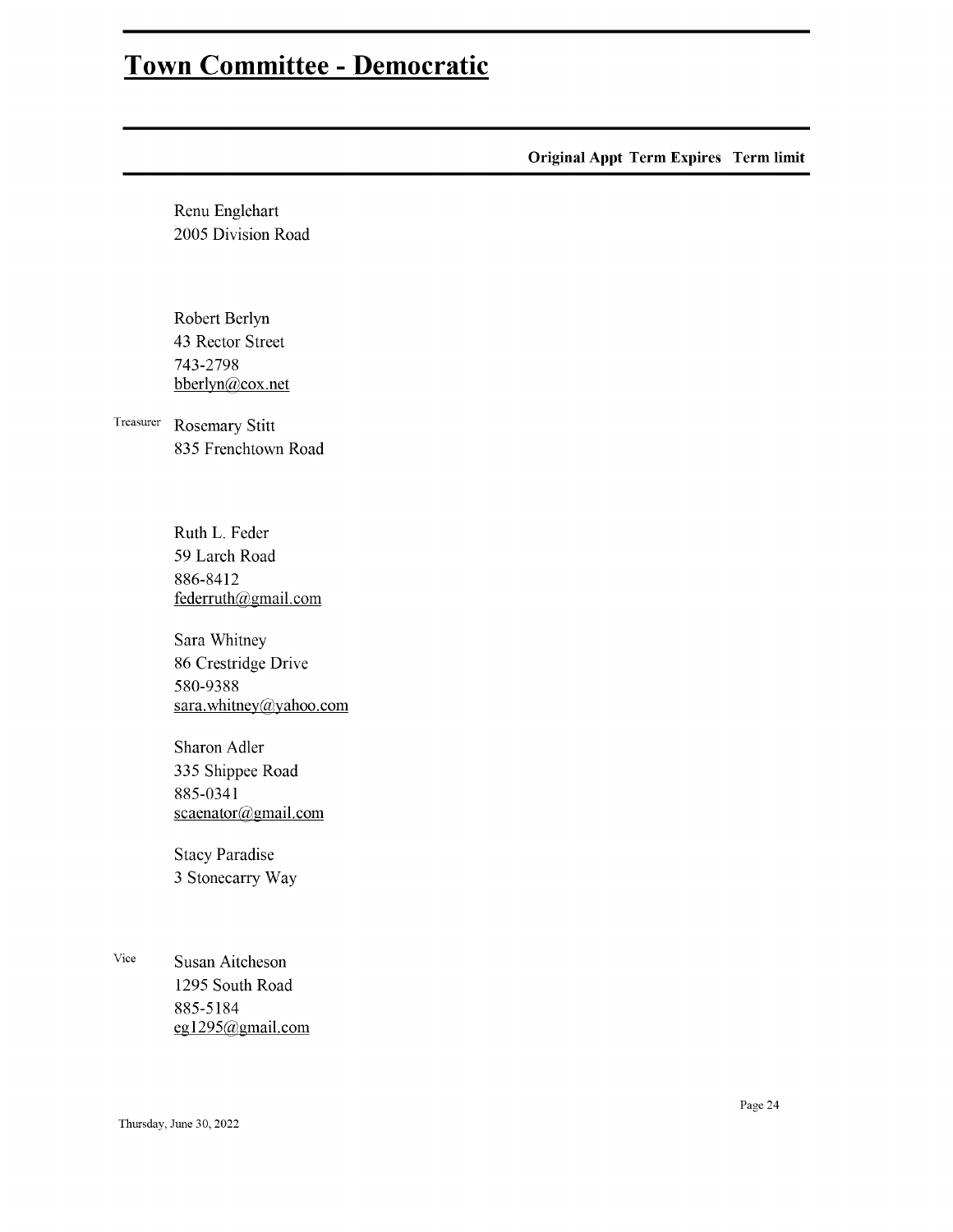Original Appt Term Expires Term limit

Tanya Glover 220 1st Avenue 317-540-9370 tanyaglover82@gmail.com

 $\mathcal{Z}$ 10 Pricewood Drive 885-2868 tplunkett@kprlaw.com

> William Hangan 5383 Post Road

William Stone 99 Larch Road 617-501-8058 bstone@outsidegc.com

Yash Dhuri 40 Sylvan Drive 203-6149 yashdhuri13@gmail.com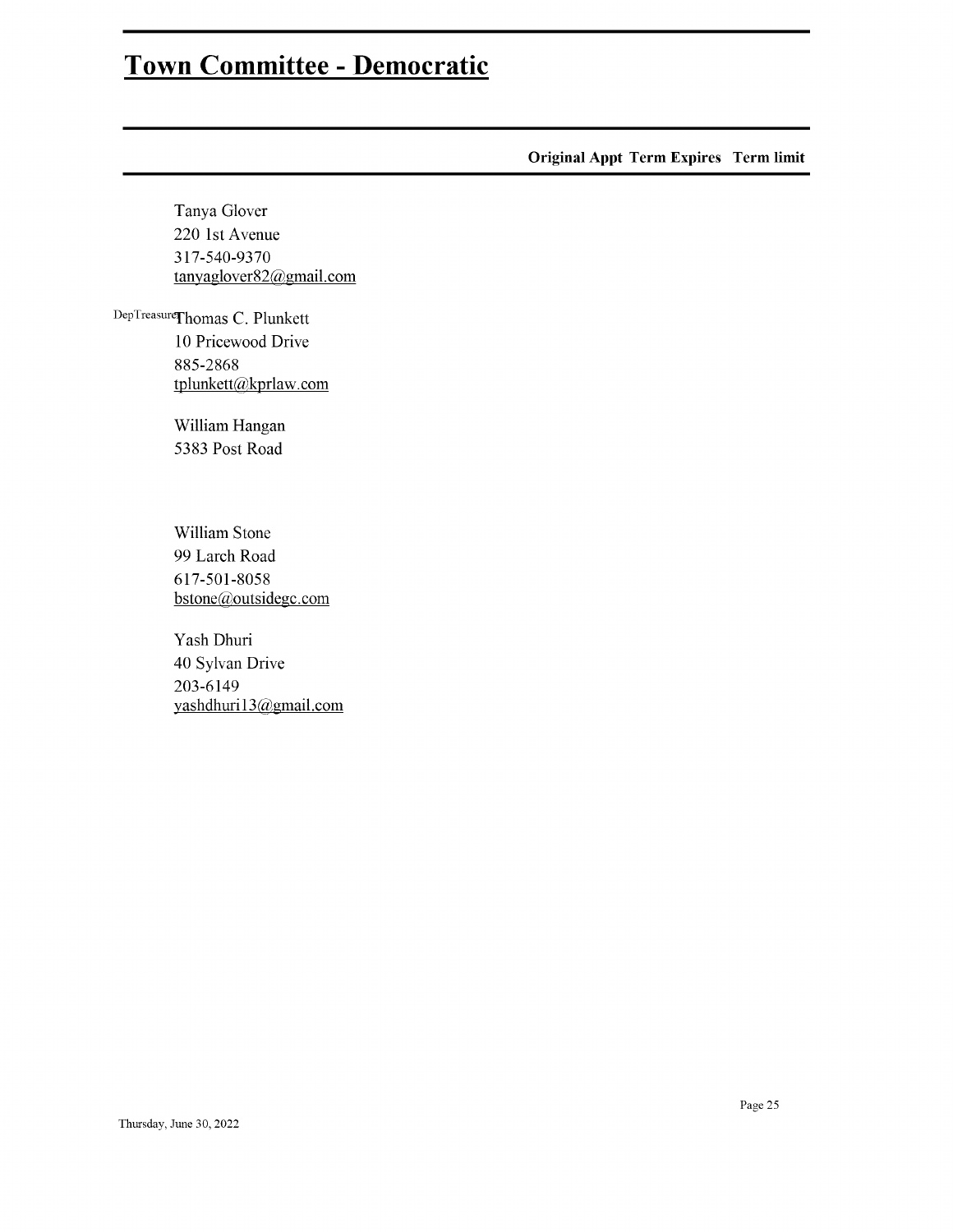Original Appt Term Expires Term limit

Amy Dator 30 Limerock Drive

Andrew Deutsch 59 Lafayette Drive 559-4120

Anthony Giarrusso 5 Lenihan Lane 255-7615 antg33@gmail.com

Bethany Warburton 79 West Street

VP Fundrsn<sub>g</sub>Brenda McCarthy 2055 Middle Road

VP Comm Catherine Rodgers 15 David Court

> David R. Green 9 Squirrel Lane 885-0839 dgreen1276@aol.com

Deanna Sheridan 20 Romano Court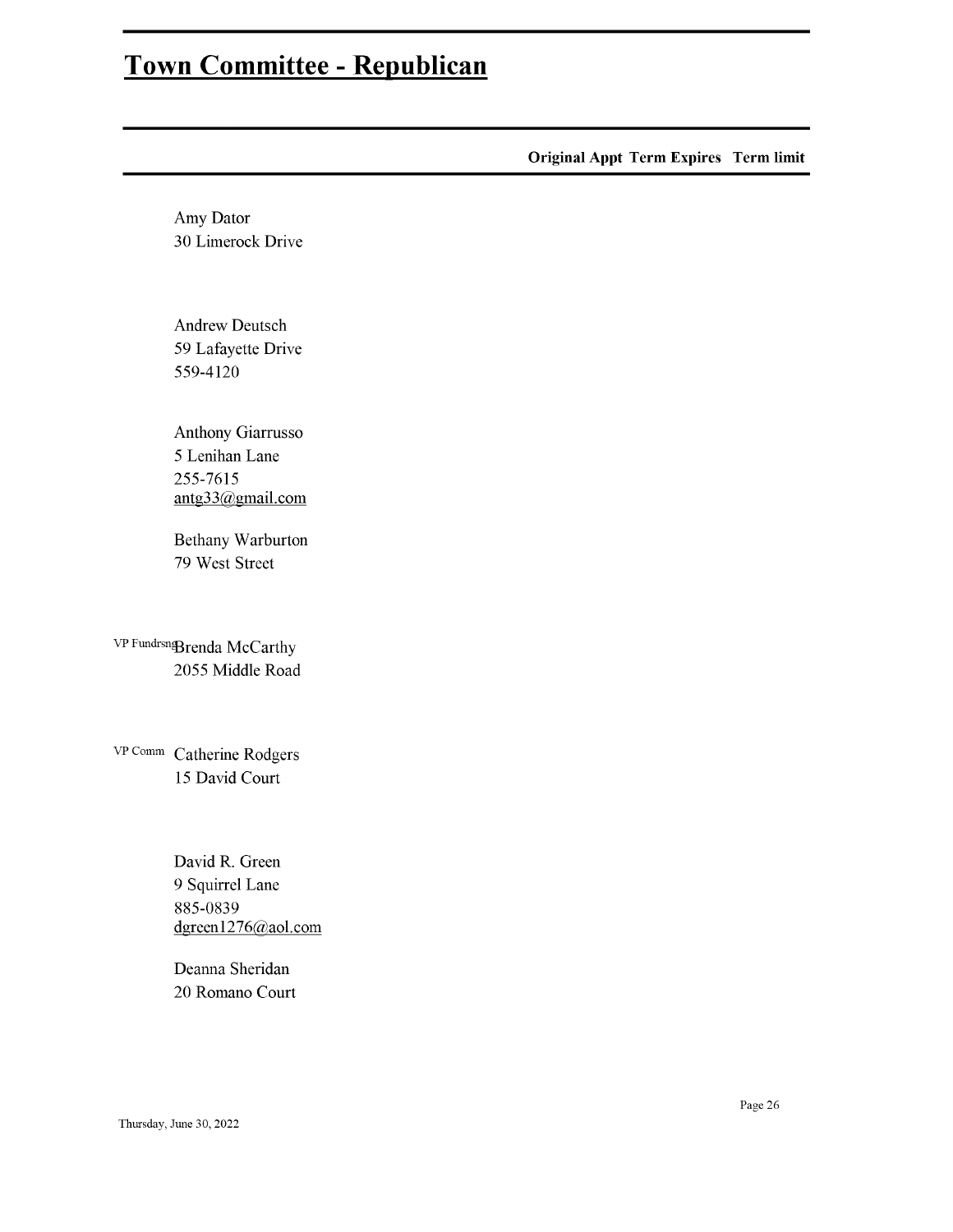|           |                                                 | <b>Original Appt Term Expires Term limit</b> |  |
|-----------|-------------------------------------------------|----------------------------------------------|--|
| Chair     | Edward J. Field<br>118 Pine Glen Drive          |                                              |  |
|           | 884-1182<br>edward_field@cox.net                |                                              |  |
|           | Frank Giarrusso<br>155 Lenihan Lane<br>397-6955 |                                              |  |
|           | Gene Dumas<br>50 Montrose Street<br>884-9413    |                                              |  |
|           | Janet Giarrusso<br>5 Lenihan Lane<br>885-7615   |                                              |  |
|           | Jen Cosgrove<br>160 Middle Road                 |                                              |  |
|           | Jody Stone<br>194 Spring Street                 |                                              |  |
|           | Justin Cahir<br>180 Kent Drive                  |                                              |  |
| Secretary | Kristine Cahir<br>180 Kent Drive                |                                              |  |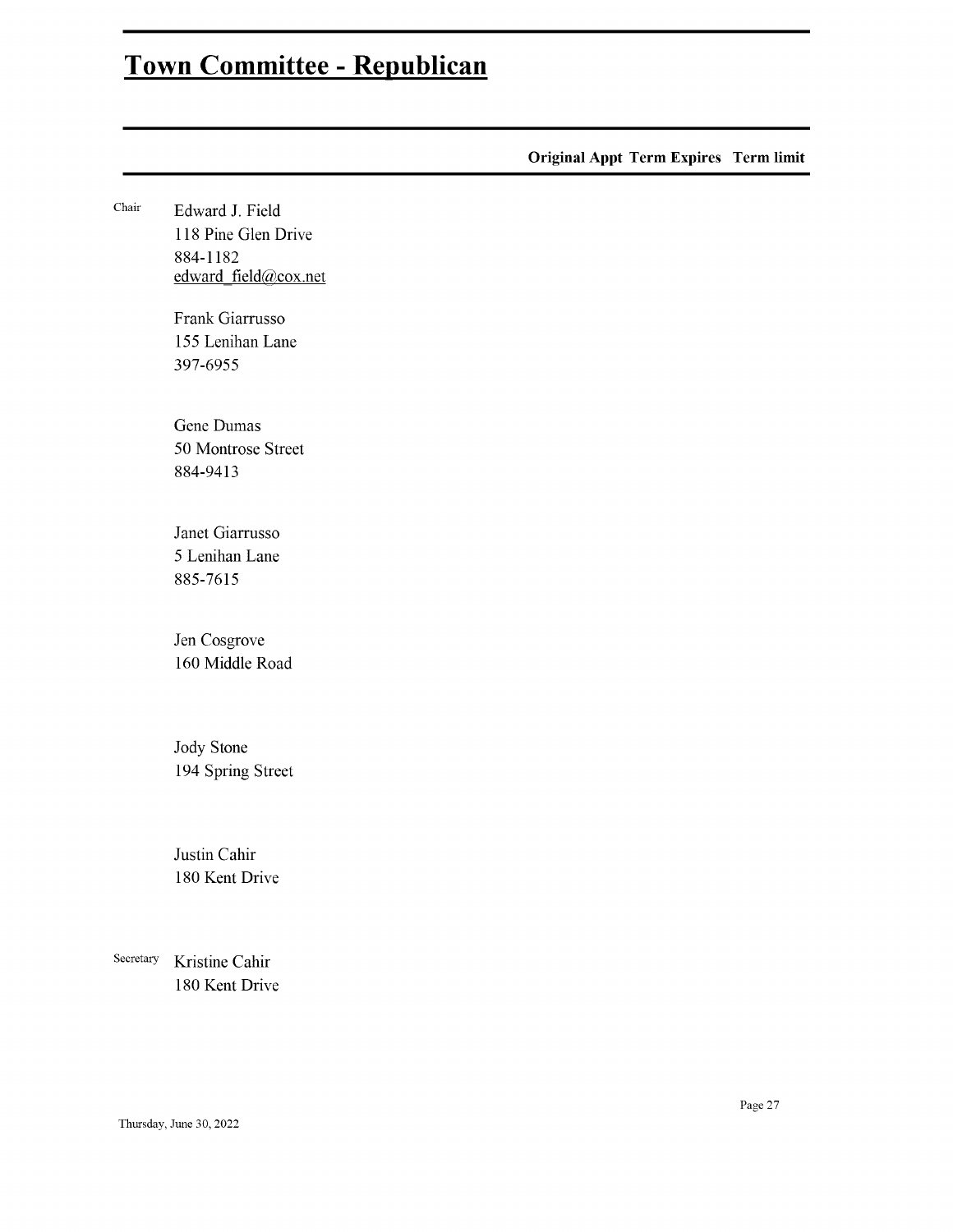**Original Appt Term Expires Term limit** 

Lisa Pomeroy 495 Stone Ridge Drive

Lori Fuka 34 Brayton Street

Mary Ellen Winters 5 Granite Drive 885-1111 parkavedoc@aol.com

Meg Durant 37 Main Street, Apt. 6

Michael B. Isaacs 46 Bunker Hill Lane 884-7307 michael.b.isaacs@gmail.com

Mike Brennan 114 Cora Street 338-8143 springerb $12@$ gmail.com

Nino Granatiero 20 Cavalier Drive 398-0582 ngranatiero@eastgreenwichri.com

Peter Carney 52 Spring Street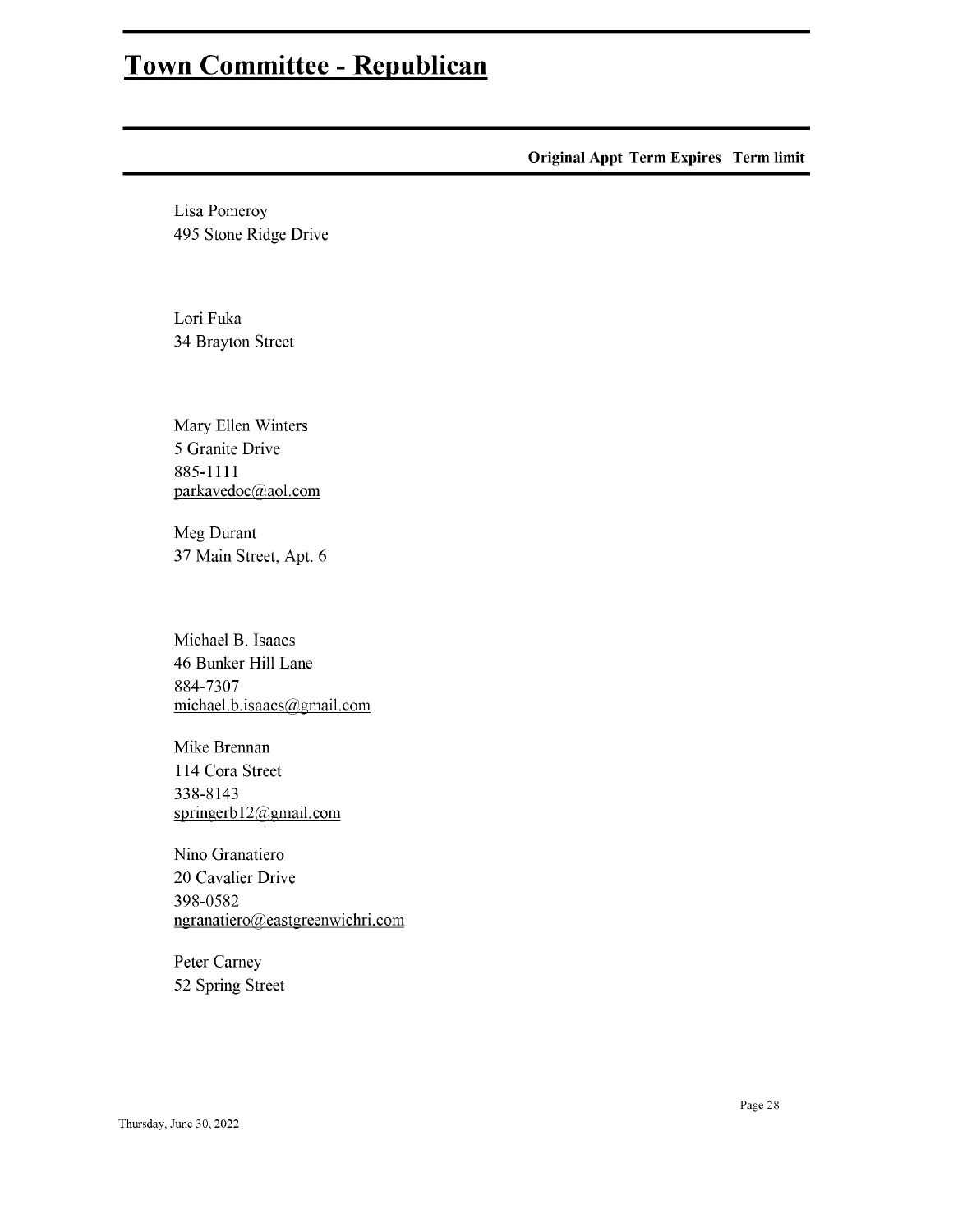**Original Appt Term Expires Term limit** Richard Fuka 34 Brayton Street  $\mathbf{u}$ 5 Lovegreen Lane 884-0143 Robert G. Flanders 158 Pine Glen 884-1370 VP Cand DeScott Nicchia 66 Great Road **Scott Pomeroy** 495 Stone Ridge Drive Sean M. Todd 100 Hunters Crossing 644-7093 stodd@genpathdiagnostics.com Stephen J. DiGianfillippo 1305 Frenchtown Road 453-2950 **Stuart Peterson** 30 David Court 773-531-0732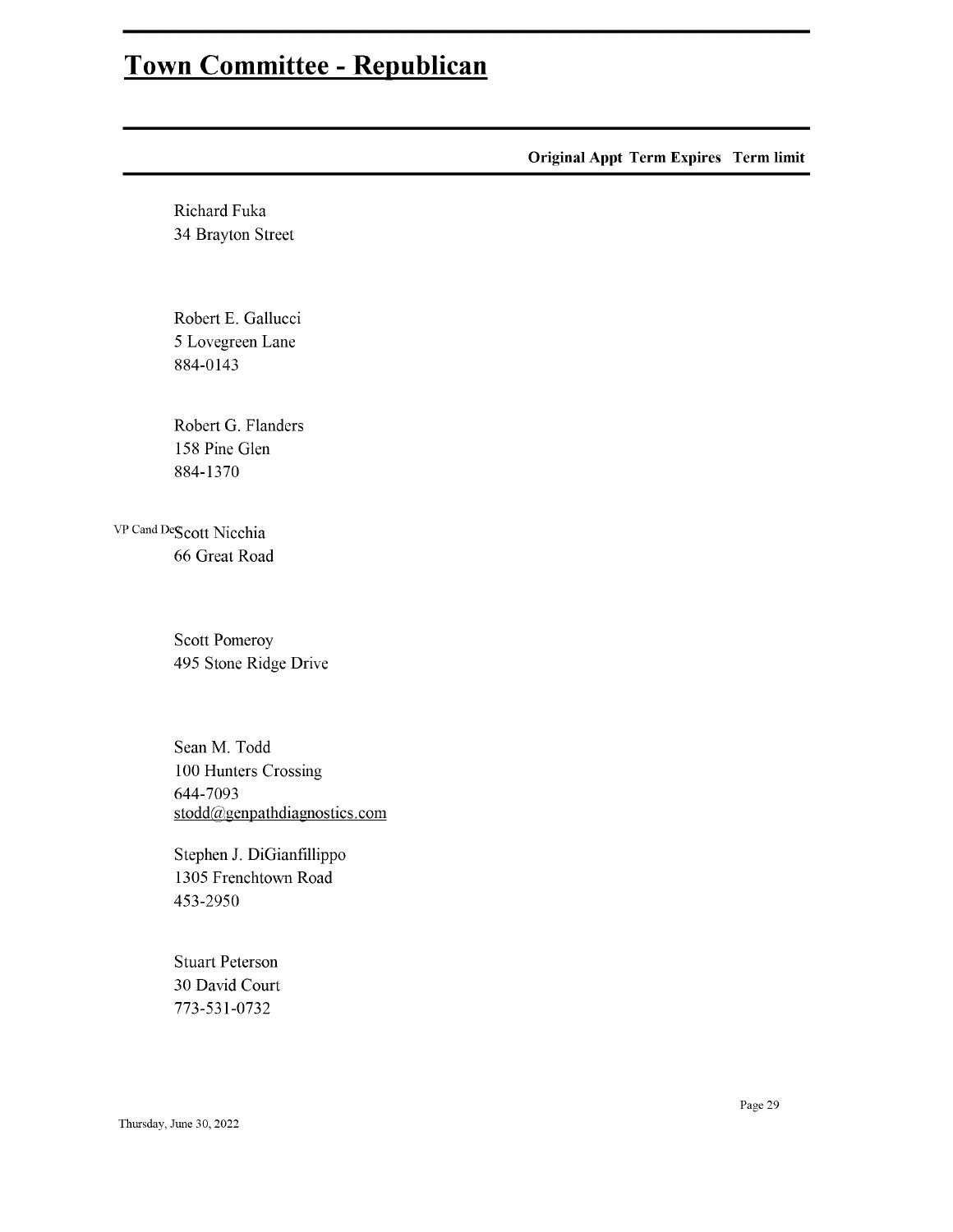**Original Appt Term Expires Term limit** 

Suzanne McGee Cienki 85 Walnut Drive 743-9694 cienki@sprintmail.com

 ${\it Chair}$ Theresa Daly 320 Stone Ridge Drive

Treasurer Virginia Nicchia 66 Great Road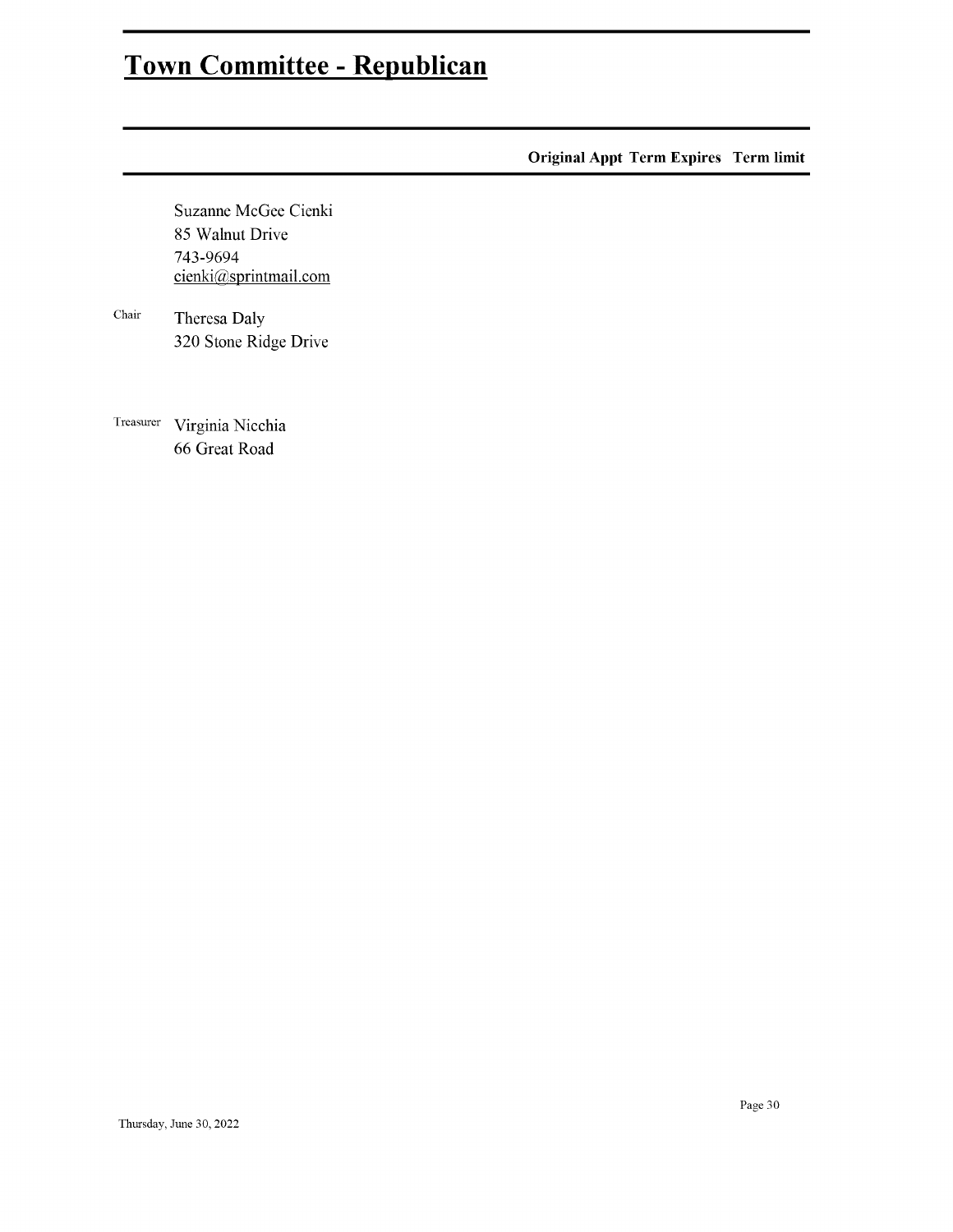### Town Council

|          |                                                                                                                       | <b>Original Appt Term Expires Term limit</b> |                       |
|----------|-----------------------------------------------------------------------------------------------------------------------|----------------------------------------------|-----------------------|
| 2nd Term | Caryn Corenthal (D)<br>5 Brookfield Court<br>885-6746                                                                 | 11/26/2018                                   | 12/10/2022 11/26/2030 |
| 4th Term | ccorenthal@eastgreenwichri.com<br>Mark Schwager (D)<br>1425 Diplomat Drive<br>884-1388                                | 11/24/2014                                   | 12/10/2022 11/24/2026 |
| 2nd Term | mschwager@eastgreenwichri.com<br>Michael Donegan (D)<br>125 Juniper Drive<br>398-0408<br>mdonegan@eastgreenwichri.com | 11/26/2018                                   | 12/10/2022 11/26/2030 |
| 2nd Term | Mike Zarrella (D)<br>40 River Farm<br>885-6453<br>mzarrella@eastgreenwichri.com                                       | 11/26/2018                                   | 12/10/2022 11/26/2030 |
| 2nd Term | Renu Englehart (D)<br>2005 Division Road<br>886-9221<br>renglehart@eastgreenwichri.com                                | 11/26/2018                                   | 12/10/2022 11/26/2030 |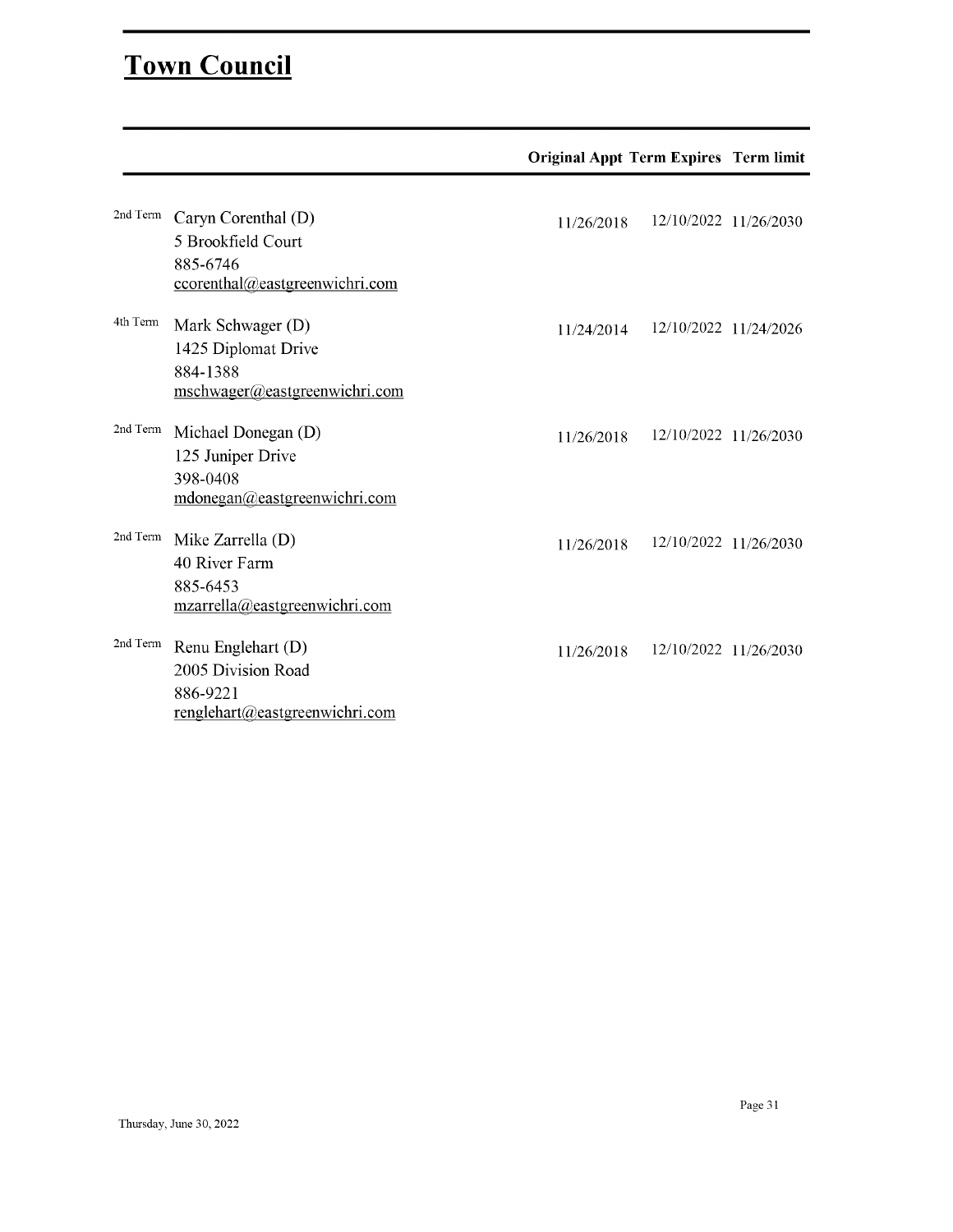Thursday, Town June 30, 2022 Sergeant Appointed andserves atthePleasure ofTown Council. es arranches :

**Original Appt Term Expires Term limit** 

**Richard Denice** 800 South Road 480-6413

11/21/1991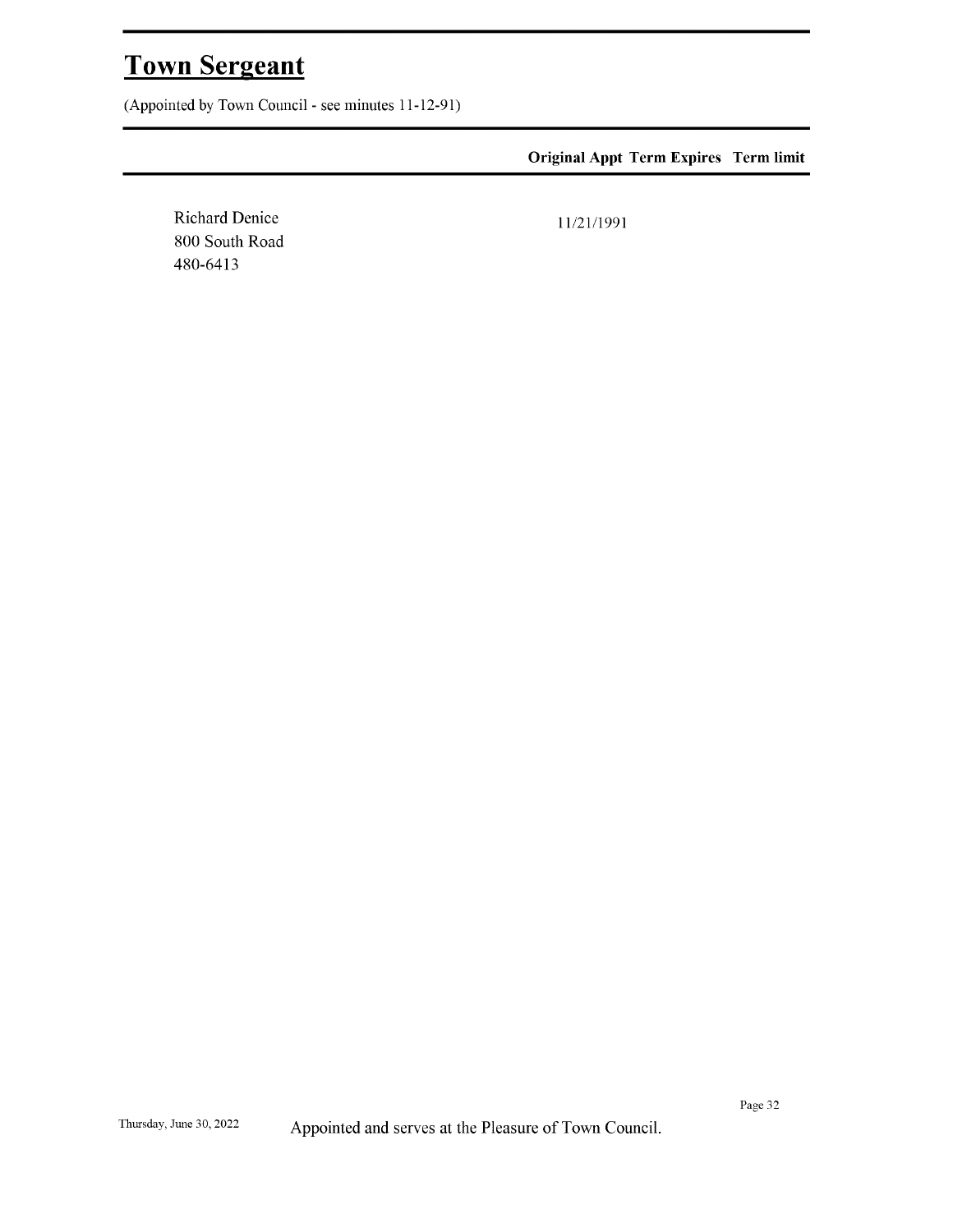# Town Solicitor<br>Refer to Charter Article XII

|           |                                                                                                     | <b>Original Appt Term Expires Term limit</b> |  |
|-----------|-----------------------------------------------------------------------------------------------------|----------------------------------------------|--|
|           | Andrew M. Teitz<br>2 Williams Street, Providence, RI 02903<br>331-2222<br>andyteitz@utrlaw.com      | 11/29/2018                                   |  |
|           | Michael A. Ursillo<br>2 Williams Street, Providence, RI 02903<br>331-2222<br>mikeursillo@utrlaw.com | 11/29/2018                                   |  |
| Assistant | Peter F. Skwirz<br>2 Williams Street, Providence, RI 02903<br>331-2222<br>peteskwirz@utrlaw.com     | 11/29/2018                                   |  |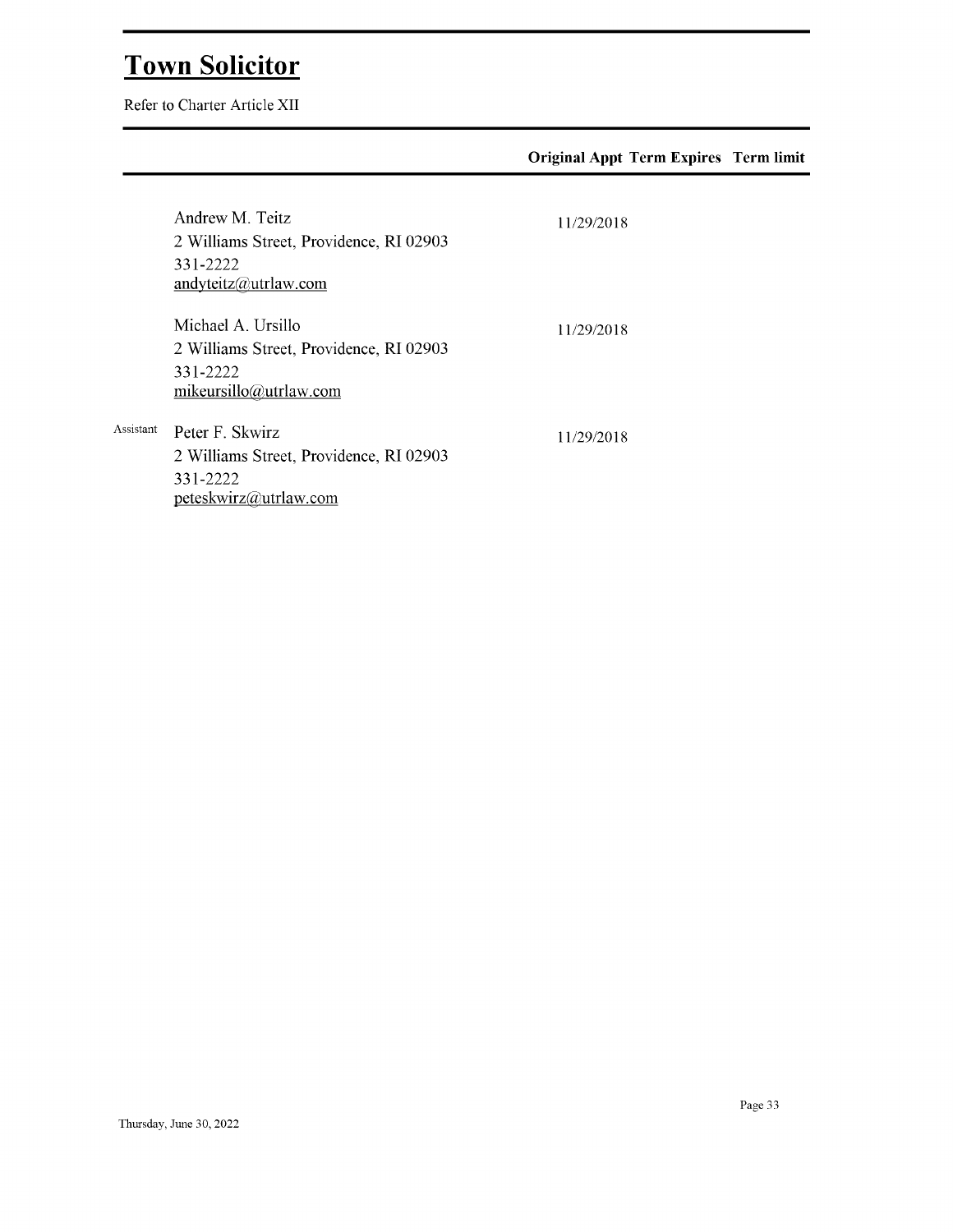# Tree Warden<br>Refer to RIGL 2-14-2

**Original Appt Term Expires Term limit** 

Michael E. Schreffler<br>29 Meadowbrook Rd 885-8733 egtree@cox.net

10/22/2007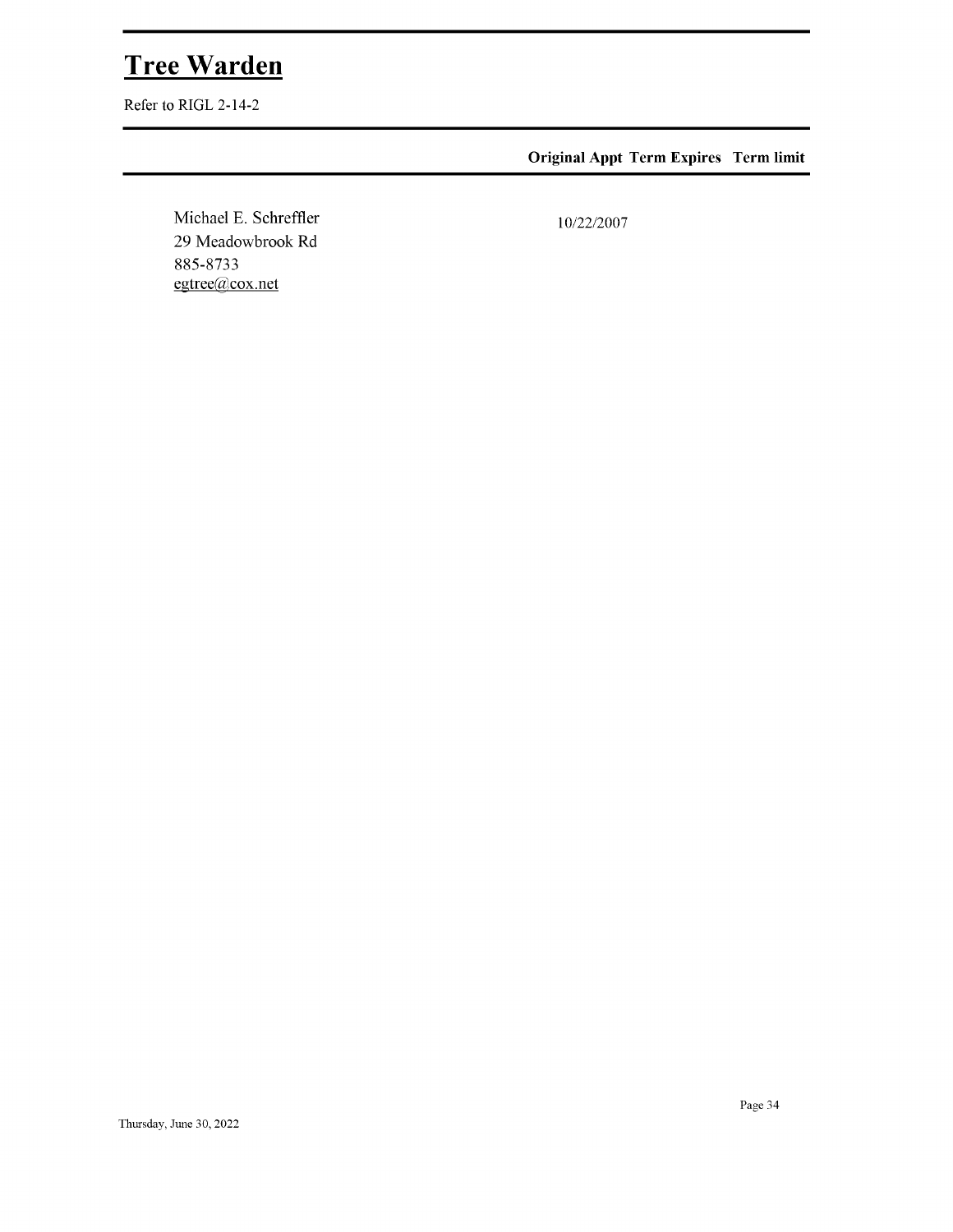## West Bay Community Action, Inc

**Original Appt Term Expires Term limit** 

Erin McAndrew East Greenwich Senior Services 886-8669 emcandrew@eastgreenwichri.com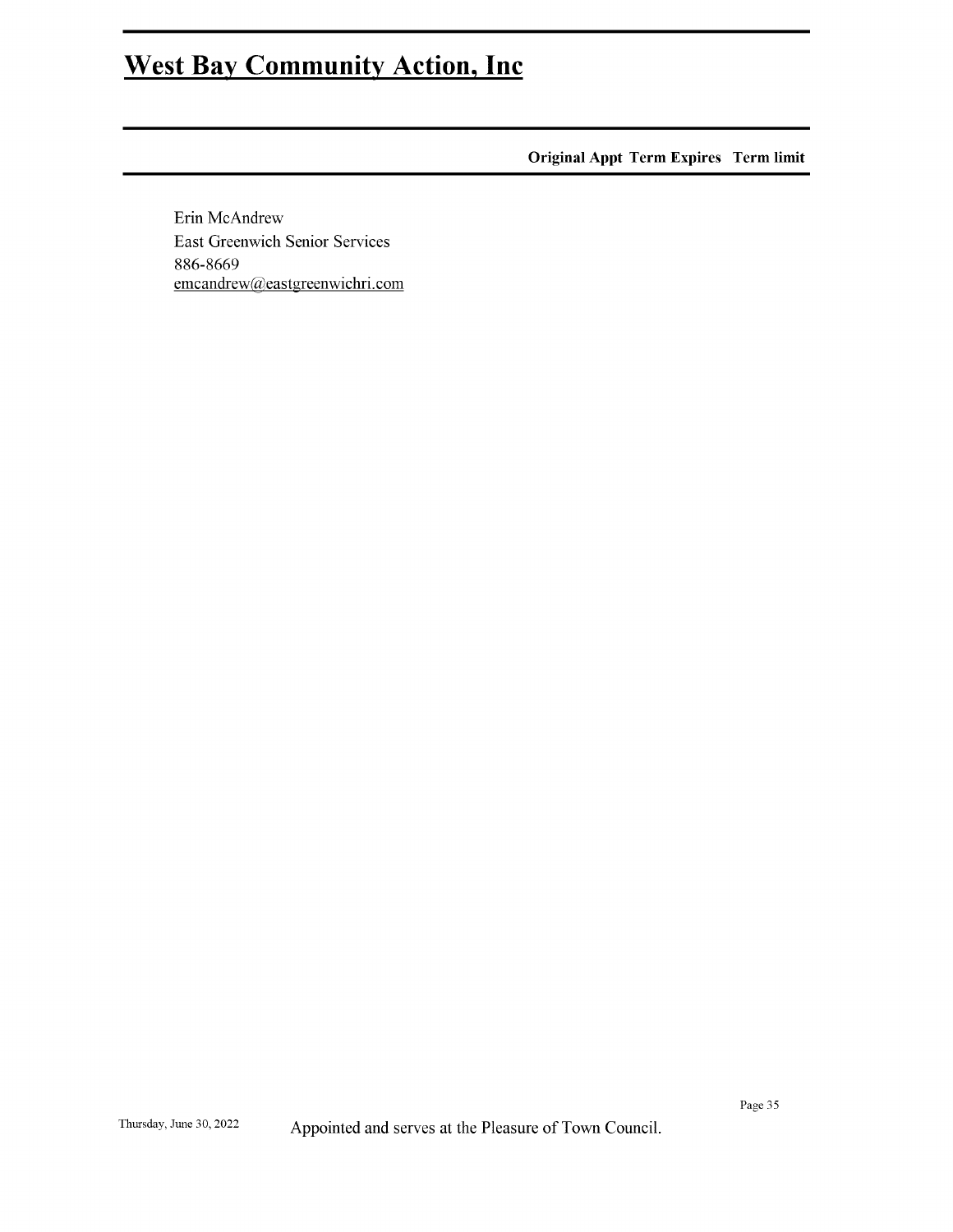$\overline{B}$ 

|           |                                                                                                         | <b>Original Appt Term Expires Term limit</b> |           |           |
|-----------|---------------------------------------------------------------------------------------------------------|----------------------------------------------|-----------|-----------|
|           | <b>Barry Golden</b><br>65 Pheasant Drive<br>886-5628<br>goldenbarry@ymail.com                           | 1/11/2021                                    | 5/1/2024  | 1/11/2031 |
|           | Vice Chair Christopher Mulhearn<br>45 Watch Hill<br>465-4986 or 533-9330<br>cmulhearn@mulhearnlawri.com | 7/1/2014                                     | 7/1/2024  | 7/1/2024  |
| Alternate | David Collier<br>10 Downing Street<br>374-3283<br>374dave@gmail.com                                     | 10/22/2018                                   | 7/1/2023  |           |
|           | Jody Sceery<br>117 Church Street<br>884-2855 or 935-9437<br>sceery@verizon.net                          | 7/1/2013                                     | 6/30/2023 | 6/30/2023 |
|           | Melody Alger<br>5 School Lane<br>524-5498<br>malger@algerlaw.com                                        | 8/20/2018                                    | 8/1/2023  | 8/1/2028  |
| Chair     | Richard Land<br>85 Partridge Run                                                                        | 9/24/2012                                    | 7/1/2027  | 9/24/2022 |
|           | rland@crfllp.com                                                                                        |                                              |           |           |
| Alternate | <b>VACANCY</b>                                                                                          |                                              | 7/1/2023  |           |

Five (5) members shall serve five-year terms. Two (2) alternates shall serve one-year terms.